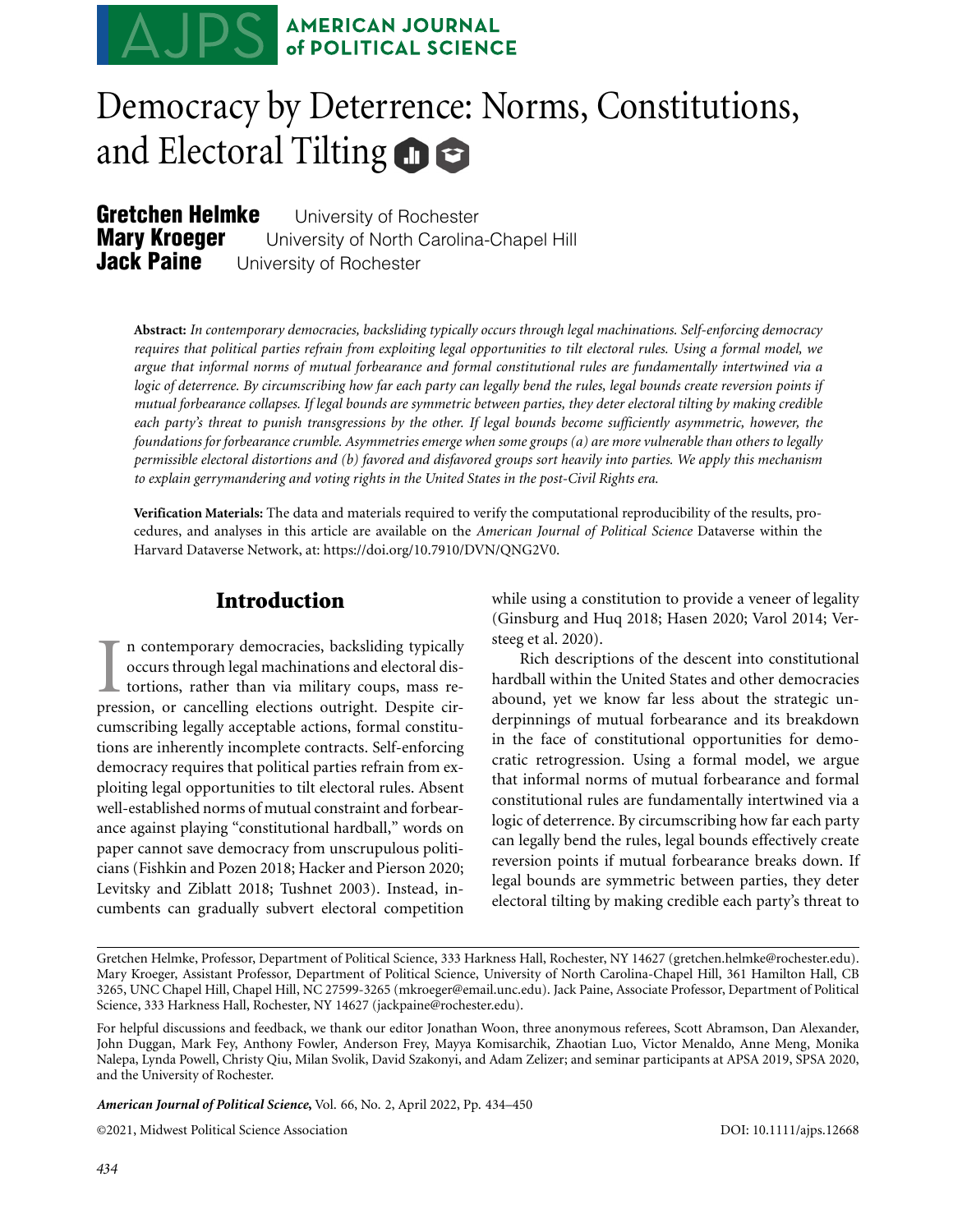punish transgressions by the other. If legal bounds become sufficiently asymmetric, however, such deterrence collapses and the foundations for forbearance crumble. Asymmetries emerge when (a) some social groups are more vulnerable than others to legally permissible electoral distortions and (b) favored and disfavored groups sort heavily into parties. As James Madison posited for different branches of government, we posit for political parties' legal opportunities: "Ambition must be made to counteract ambition" (Federalist #51).

We apply this mechanism to understand the erosion of forbearance in the United States in the post-Civil Rights era, specifically analyzing gerrymandering and voting rights. This case meets a key scope condition of our formal model—high fidelity to an established, albeit still evolving, constitutional order—while also featuring relatively permissive legal scope for tilting electoral rules. Unlike many modern constitutions (Albertus and Menaldo 2018), the U.S. constitution was not founded to deliberately favor a particular party. Yet the contemporary American constitutional order fails to proscribe certain undemocratic practices that disproportionately restrict the electoral clout of certain social groups (Dahl 2003; Levinson 2006). For example, contemporary constitutional law prohibits parties from writing statutes that explicitly target individuals based on their partisan affiliation, but allows for gerrymandering, which effectively undermines the collective voting influence of urban voters. Similarly, parties cannot directly target voters based on race or income, but can disenfranchise ex-felons and pass voter ID laws, which disproportionately reduce voting access for minorities and poorer voters.

Asymmetries at the level of social groups have engendered legal asymmetries between the major parties because of the extreme sorting of racial, economic, and other demographic groups into the Democratic and Republican parties in recent decades (Mason 2018). Thus, we explain how the widely studied phenomenon of sorting transforms an ostensibly party-neutral constitution into one that simultaneously blesses one party with more leeway for manipulation and less exposure to retaliation. These are precisely the conditions that make mutual forbearance against democratic backsliding difficult to sustain. We combined and extended state-level data to document the emergence of asymmetric legal opportunities to tilt the electoral playing field between the Republican and Democratic parties and the divergence in partisan strategies in recent decades. Our goal is not to rule out all alternative mechanisms, but instead to highlight an underappreciated strategic dynamic that helps to explain why, when, and how the two major parties' support for basic democratic principles has diverged.

## **Contributions to Existing Research**

We contribute to several research agendas. Our approach expands the growing literature on democratic backsliding in the United States and abroad. Although the failure of party leaders to sustain cooperative norms figures prominently in empirical accounts of democratic erosion, recent formal-theoretic work concentrates mainly on failures of vertical accountability between politicians and citizens (Buisseret and Van Weelden 2020; Graham and Svolik 2020; Grillo and Prato 2020; Luo and Przeworski 2020; Nalepa, Vanberg, and Chiopris 2021). By instead examining strategic dynamics *between* party elites, we show how the prospect of future retaliation by the opposition party shapes the incumbent party's decision about engaging in mutual restraint.

Our article also speaks to resurgent interest in the importance of norms for sustaining democracy (Carey et al. 2019; Clayton et al. 2021; Levitsky and Ziblatt 2018). Although existing accounts tend to treat norms among political elites primarily as moral commitments, or shared values of putting country over party, we model mutual forbearance instead as a self-enforcing equilibrium that emerges purely out of parties' self-interest.<sup>1</sup> As well, by building on the observation that constitutions are incomplete contracts, we argue that norms emerge endogenously from the interaction of de jure rules and the de facto distribution of social groups across parties. Thus, in our account, norms are shaped and bounded by the constitutional order, not orthogonal to it.

Of course, mutual forbearance is not inherently pro- or anti-democratic; indeed, in earlier periods of U.S. history, forbearance meant keeping voting reforms off the policy agenda (Mettler and Lieberman 2020; Mickey 2015). We extend our baseline model to capture this essential point by relaxing the assumption that the status quo is necessarily unbiased, and explain how the collapse of forbearance can entail parties pushing for laws that improve democratic representation. By suggesting that the expansion and contraction of democracy may be driven by a similar underlying logic, our work complements existing strategic accounts of changes in suffrage laws (Bateman 2018; Teele 2018) and explains why one party might retaliate against anti-democratic transgressions by promoting pro-democratic reforms. This resonates with key questions in contemporary American politics. We need not assume that Republican politicians are more extreme ideologically or inherently

 $1$ See also Invernizzi and Ting (2020) who consider how alternative institutional arrangements and ideology affect prospects for politicians to uphold norms.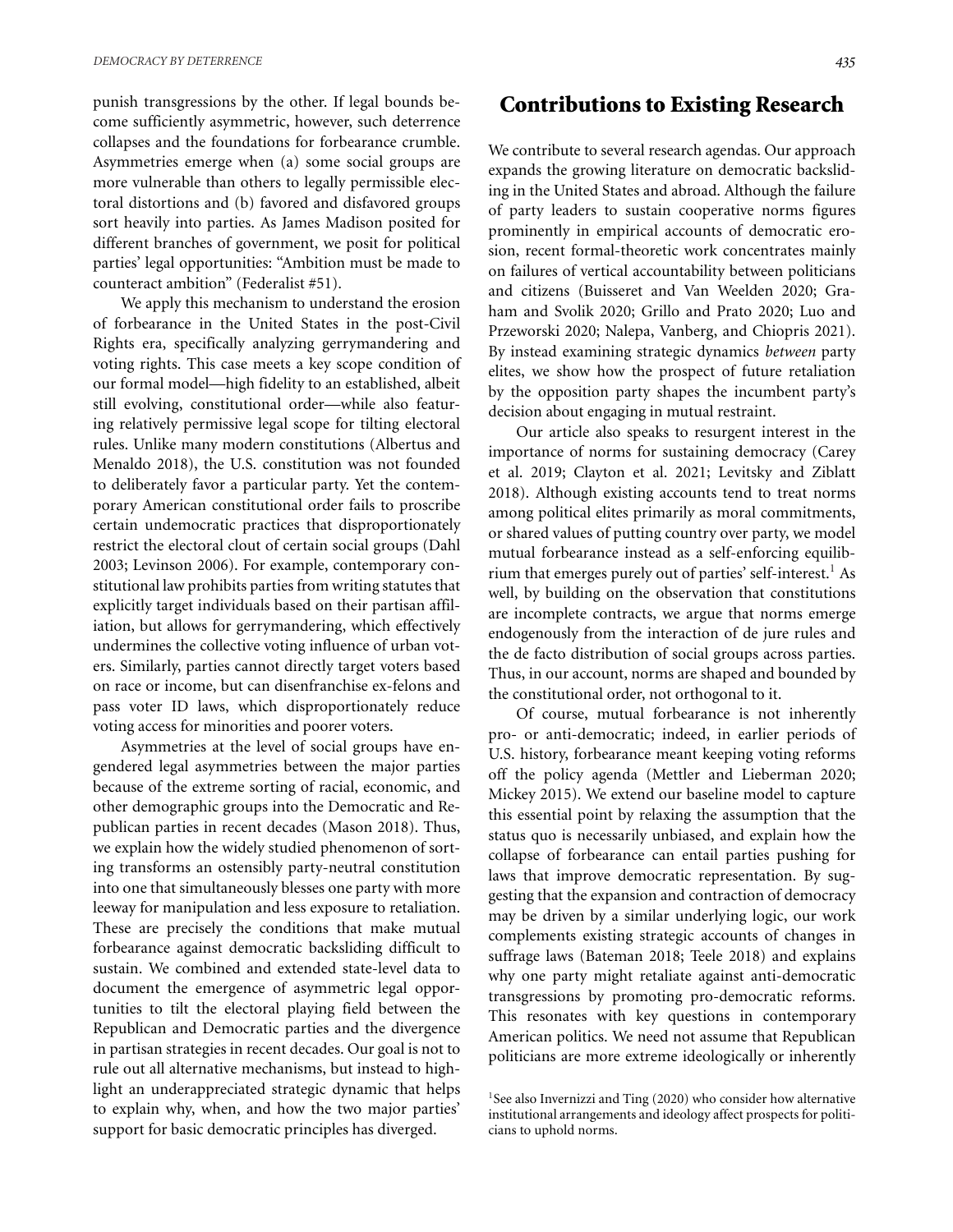less committed to democratic principles than their Democratic Party counterparts. Even if both parties are purely office seeking, asymmetric legal bounds can engender divergent approaches to voting access and reform (cf. Lee 2016).

Our approach also sheds new light on the familiar idea that polarization is toxic to democracy (Drutman 2020; McCarty 2019). Graham and Svolik (2020) show how ideological polarization across individuals, society, and candidates inhibits accountability and sharpens the trade-off between partisanship and democracy. In our model, polarization works through a distinct mechanism. Extreme sorting of social groups into parties transforms legal asymmetries across *voters* into legal asymmetries across *parties*, the key condition in the model that triggers electoral manipulation.

Finally, we contribute to different strands of the applied formal theory literature. One canonical idea we alter is that players necessarily cooperate when they are perfectly patient, as in the standard repeated prisoner's dilemma. By contrast, in our approach, a party favored on the legal bounds reaps long-term (in addition to short-term) gains from shattering the status quo. Thus, regardless of how much political parties value the future, asymmetric legal bounds can undermine mutual forbearance.<sup>2</sup> Other related formal theories feature, as does ours, repeated elections with history-dependent punishments (Alesina 1988; De Figueiredo 2002; Dixit, Grossman, and Gul 2000; Fox 2006; Invernizzi and Ting 2020). A key difference is that, in our model, parties' strategic actions endogenously affect the probability of winning future elections, which encompasses our core focus on changing electoral rules.

# **Setup of Theoretical Model Primitives**

We analyze a strategic interaction between long-lived representative agents of two political parties, *A* and *B*. The two parties interact in an infinite time horizon with time denoted by  $t = 0, 1, 2, \ldots$ , and they discount future periods by a common factor  $\delta \in (0, 1)$ . As a standard refrain for dynamic games, the "infinite" part of our infinite-horizon setup should not be interpreted literally. Instead, it facilitates analyzing how the anticipation of future punishments can constrain contemporaneous choices.

Society contains two groups of (nonstrategic) voters, denoted by *x* and *y*. An election occurs in each period. All members of both voter blocs participate in every election and vote sincerely for their most preferred party, *A* or *B*.

#### **Election**

In each period, Nature first chooses the winner of the election from a Bernoulli distribution such that party *A* wins with probability:

*<sup>p</sup>*(*bt* ) <sup>=</sup> (1 <sup>+</sup> *bt* ) · % *x* group who vote *A* - *s* +(1 − *bt* ) · % *y* group who vote *A* - (1 − *s*) <sup>2</sup> . (1)

The parameter *s* denotes the degree of *partisan sorting*. Among group *x*, a fraction  $s \in (0.5, 1]$  prefer party *A*; and among group  $y$ , 1 – *s* voters prefer *A*. The remaining voters prefer *B*. Therefore, *A* is advantaged among *x* voters, and the magnitude of this advantage that is, the extent of partisan sorting—increases in *s*. At  $s = 1$ , every *x* member votes for party *A* and every *y* member votes for *B*. By contrast, at  $s = 0.5$ , each voting bloc evenly distributes their votes. Thus, each voting group is equal-sized, support for the two parties is split 50/50 in an unbiased election, votes map proportionally into the probability of winning, and sorting is symmetric. These simplifying assumptions enable us in the baseline model to isolate the effect of asymmetric legal bounds while making the two parties symmetric in every other way. In Supporting Information Appendix B.2 (pp. 12–17), we introduce additional parameters that relax all these assumptions.

The variable  $b_t$  denotes the bias for translating votes into party *A*'s probability of winning, and in principle can range between −1 and 1. The election in period *t* is unbiased if  $b_t = 0$  and, given 50/50 support for each party,  $p(0) = 0.5$ . Any  $b_t > 0$  biases against *y* voters, and therefore against party *B* given our assumptions about sorting patterns. By contrast, any  $b_t < 0$  biases against *x* voters, and hence against party *A*. At one extreme,  $b_t = 1$ , *y* voters are disenfranchised and *A*'s probability of winning depends solely on their support from *x* voters,  $p(1) = s$ . At the other extreme,  $b_t = -1$ , *x* voters are disenfranchised and *A*'s probability of winning depends solely on their support from *y* voters,  $p(-1) = 1 - s$ .

Figure 1 plots party *A*'s probability of winning in period *t* as a function of bias and sorting. If the bias favors *x* voters ( $b_t > 0$ ), then *A* gains from more intense sorting because more members of the constitutionally favored voter group support the party. Conversely, higher sorting

<sup>2</sup>Indirectly, this questions the supposition that unfavorable demographic trends among their core voters has caused leaders of the Republican party to act aggressively, although we do not engage with this consideration in depth.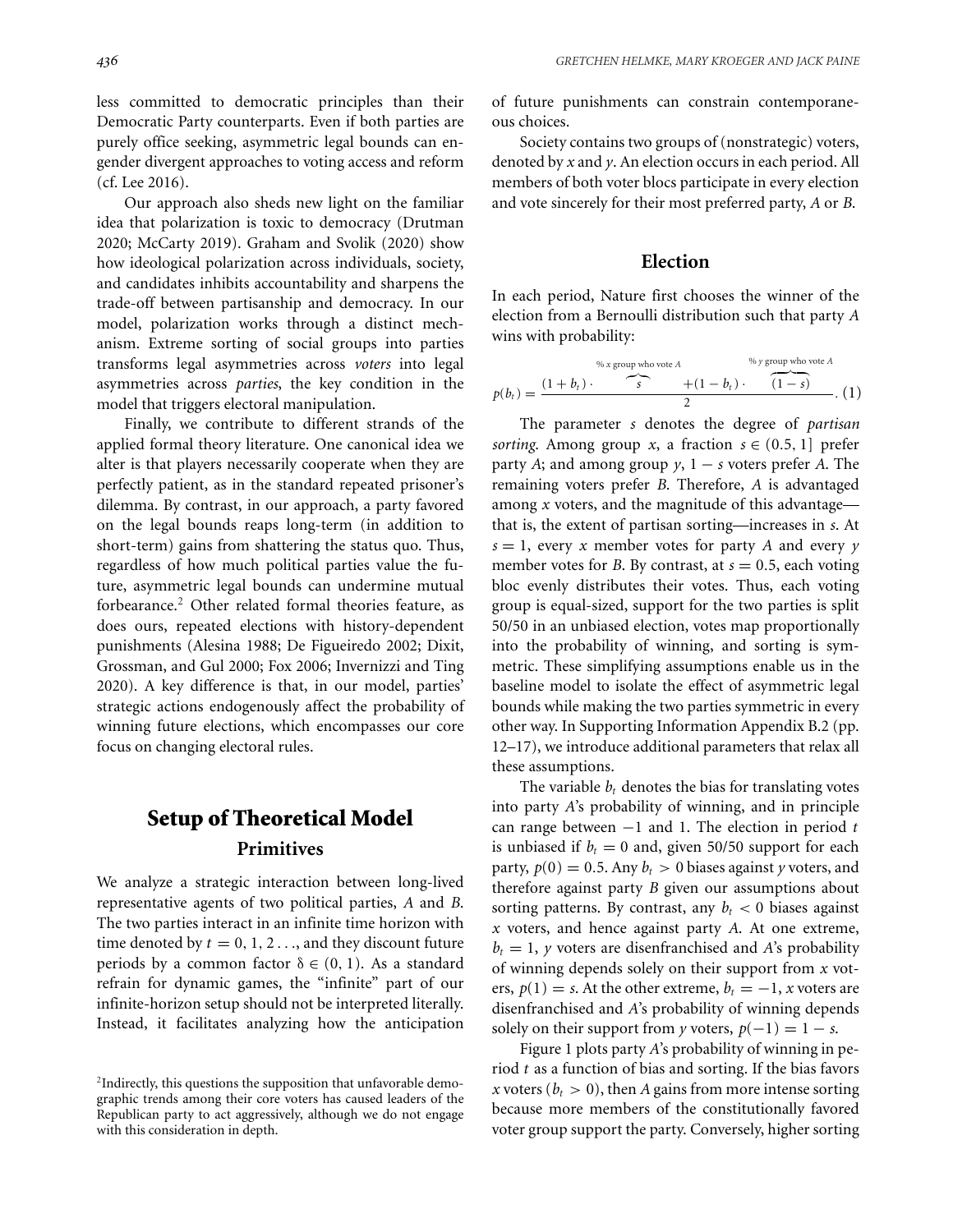#### **FIGURE 1 Party** *A***'s Probability of Winning**



*Note*: Figure 1 is a contour plot of Equation (1) with party *A*'s probability of winning disaggregated into colored deciles.

hurts *A* if the bias favors *y* voters ( $b_t < 0$ ). Thus, sorting among social groups translates disparities among *voters* into disparities among *parties*.

## **Obstruction**

After Nature chooses the election winner, the losing party decides whether to obstruct the policy agenda for that period. If they do not, then the winning party consumes 1 and the losing party consumes 0. If instead the losing party obstructs, then the winning party consumes  $1 - \phi$ , for  $\phi \in (0, 1)$ , and the losing party consumes  $\epsilon$ , for infinitesimal  $\epsilon > 0$ . Assuming that obstruction lowers joint consumption,  $\phi - \epsilon > 0$ , encompasses the idea that obstruction reduces policy effectiveness and engenders general distrust of government (Lee 2016).

#### **Tilting the Electoral Rules**

Finally, in each period, the winning party sets the bias parameter for the next period,  $b_{t+1}$ . We refer to a choice of  $b_{t+1} = 0$  as forbearance, and any other choice as deviating (i.e., tilting the electoral rules). The game begins with  $b_0 = 0$ , which implies an unbiased and perfectly democratic status quo.

Under a regime governed by a constitution, not all values of  $b_{t+1}$  are legally permissible. Instead, the *legal scope* for tilting the electoral playing field toward either *x* or *y* voters is circumscribed by constitutional provisions and supporting judicial interpretations. We refer to these as legal bounds, and restrict  $b_{t+1} \in [b_y, b_x]$ , for  $-1$  <  $b_y < 0 < b_x < 1$ . Increasing the magnitude of  $b_x$  indicates wider legal scope to favor *x* voters, whereas increasing the magnitude of  $b_y$  indicates the same for  $y$  voters.

We define the bounds in terms of groups of voters, not parties, to capture our core supposition that legal machinations cannot *directly* target voters based on their partisan preferences. The legal bounds are symmetric if  $b_x = -b_y$ . Given our assumptions about sorting, if *x* voters are constitutionally favored  $(b_x > -b_y)$ , then the legal bounds are asymmetric and favor party *A*. Conversely, if *y* voters are constitutionally favored  $(b_x < -b_y)$ , then the asymmetric legal bounds favor *B*.

## **Assumptions about Legal Bounds**

We impose three main assumptions about the legal bounds. First, any action that lies within the legal bounds is costless to implement, whereas any action outside the legal bounds is (implicitly) prohibitively costly to enact. Second, the parties must act within the confines of an established constitutional system. Third, the legal bounds are exogenous and fixed across the infinite horizon.

The first assumption imposes a strict dichotomy between permissible and unconstitutional actions. This enhances tractability, although the insights would be qualitatively similar if we modeled either (a) strictly increasing and strictly convex costs to moving the bias term away from the status quo, or (b) the possibility that an action fails to survive judicial review, and this probability increases the farther is the new policy from the status quo. For example, later we explain why the contemporary legal bounds pertaining to gerrymandering favor Republicans. Yet courts also struck down several post-2010 Republican districting plans, which indicates uncertainty about *precisely* where the legal bounds lie.

Second, unlike other models of self-enforcing democracy in which actors have an outside option to violently overthrow a democratic regime (Acemoglu and Robinson 2006, chap. 7; Bidner, Francois, and Trebbi 2014), a key scope condition of our approach is that the rule of law is well established and prohibitively costly to violate outright. This is particularly appropriate for countries like the United States with high fidelity to a long-established constitution, but also appears more generally relevant in the post-Cold War era. For example,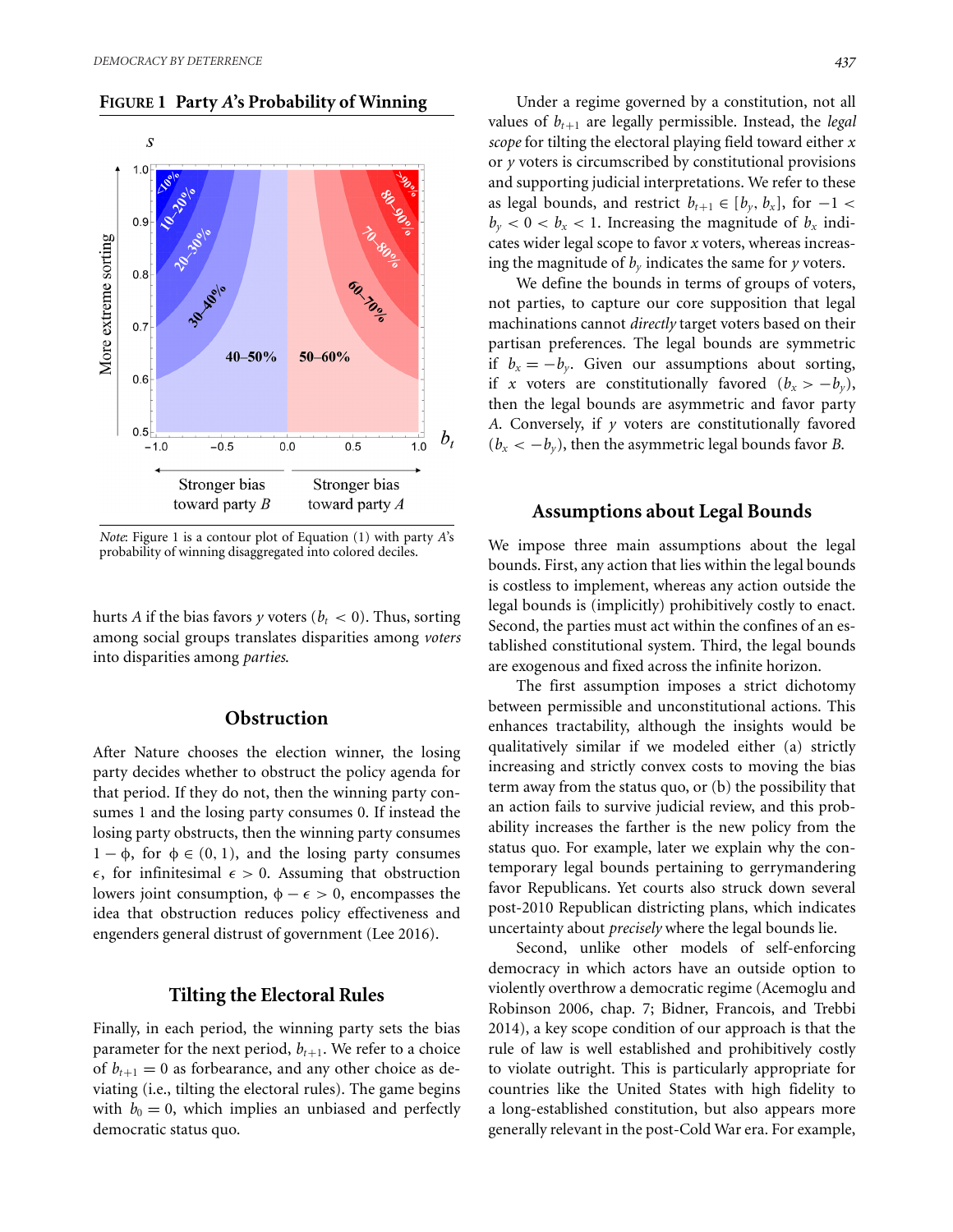Versteeg et al. (2020) document that modern rulers typically attempt to remove term limits through *constitutional* means. This relates to the broader observation that legal machinations rather than military coups are the most frequent culprit in recent cases of democratic backsliding, which also motivates other recent formal models of this phenomenon.

The qualitatively important component of the third assumption is that constitutional provisions are more difficult to change than statutory laws. This assumption is undoubtedly met in the United States because of the exceedingly difficult procedures for passing formal amendments and the broad powers of judicial review exercised by the Supreme Court. Certainly, judicial interpretations of the Constitution—and hence the legal bounds—can change over time, as considerable ambiguity remains for interpreting certain key provisions (e.g., the 14th Amendment). Furthermore, strategic actions by elected politicians can alter the partisan composition of courts and influence their decisions (Bonica and Sen 2020; Clark 2010; Whittington 2005). However, given the importance of precedent, large and rapid shifts in doctrine are rare. Ackerman (1991) argues in his survey of U.S. legal history that since 1787, only the Reconstruction and New Deal periods represented fundamental transformations in U.S. constitutional law. Subsequent decisions in the 1960s to uphold the key provisions of the Voting Rights Act and that enacted the Reapportionment Revolution also constituted qualitative shifts, and this is the starting period for our empirical analysis below. Thus, although legal bounds can indeed change, assuming that the strategic actors perceive these bounds as generally stable has considerable empirical purchase.<sup>3</sup>

## **Formal Analysis**

We characterize the conditions under which an equilibrium exists in subgame perfect strategies such that the winning party always upholds forbearance and the losing party never obstructs. Interparty cooperation is impossible if the two parties' maximum probability-of-winning terms, that is, their constitutional reversion points, are sufficiently asymmetric. The interaction of asymmetric legal bounds and extreme partisan sorting engenders asymmetric reversion points, even if the actors are perfectly patient. Supporting Information Appendix A (pp. 1–7) provides supporting formal details and proofs.

## **Sustaining Mutual Forbearance**

Along a path of play with perpetual forbearance  $(b<sub>t</sub> = 0)$ and no obstruction, average per-period consumption is  $\frac{1}{2}$  for each party (50% chance of winning and consuming 1, and otherwise 0). A necessary condition for this path to constitute an equilibrium is that both parties prefer this consumption stream over deviating to maximize their probability of winning the next election. We assume that deviation induces each party to play grim-trigger punishment strategies in all future periods: party *A* maximizes the weight of *x* voters by choosing  $b_{t+1} = b_x$ , *B* maximizes the weight of *y* voters by choosing  $b_{t+1} = b_{y}$ , and the losing party obstructs. We define *A*'s maximum probability of winning as  $p_A^{\max} \equiv p(b_x)$ , and *B*'s as  $1 - p_B^{\max}$  with  $p_B^{\max} \equiv p(b_y)$ ; recall that Equation (1) defines  $p(b_t)$ . Figure 2 shows how the probability-of-winning terms fluctuate across periods in the punishment phase depending on which party is in power and can tilt the rules in their favor.

These punishment strategies demonstrate how formal constitutional provisions influence informal norms. Either party can always exploit their legal bound, which we conceive of as arising from the constitution. Thus, the informal norm of forbearance holds along the equilibrium path only if both players forgo exercising their extreme constitutional option.<sup>4</sup>

Proposition 1 presents the conditions under which an equilibrium exists with perpetual forbearance, and Supporting Information Definition A.1 (p. 1) defines the full strategy profile with grim-trigger punishments. The incentive-compatibility constraints derived in Supporting Information Appendix A.3 (p. 2) show that forbearance fails when the maximum probability-ofwinning terms are large in magnitude and asymmetric. If the maximum probability of winning for party *A* not only exceeds that for party *B* ( $p_A^{\max} \ge 1 - p_B^{\max}$ ) but by a large-enough magnitude ( $p_A^{\text{max}} > \hat{p}_A$ ), then *A* reaps large gains from deviating whereas *B*'s ability to punish is circumscribed. Identical logic characterizes *B*'s calculus.

<sup>&</sup>lt;sup>3</sup>In the concluding discussion section, we summarize an extension with endogenous sorting. This relates to the idea of endogenous legal bounds because parties take actions that influence *which* voters support them; in turn, this affects how legal asymmetries at the voter level map into legal asymmetries between the parties.

<sup>&</sup>lt;sup>4</sup>In Supporting Information Appendixes A.1 (p. 1) and A.2 (p. 1), we explain why the punishment phase is incentive compatible and why neither party will ever deviate unilaterally.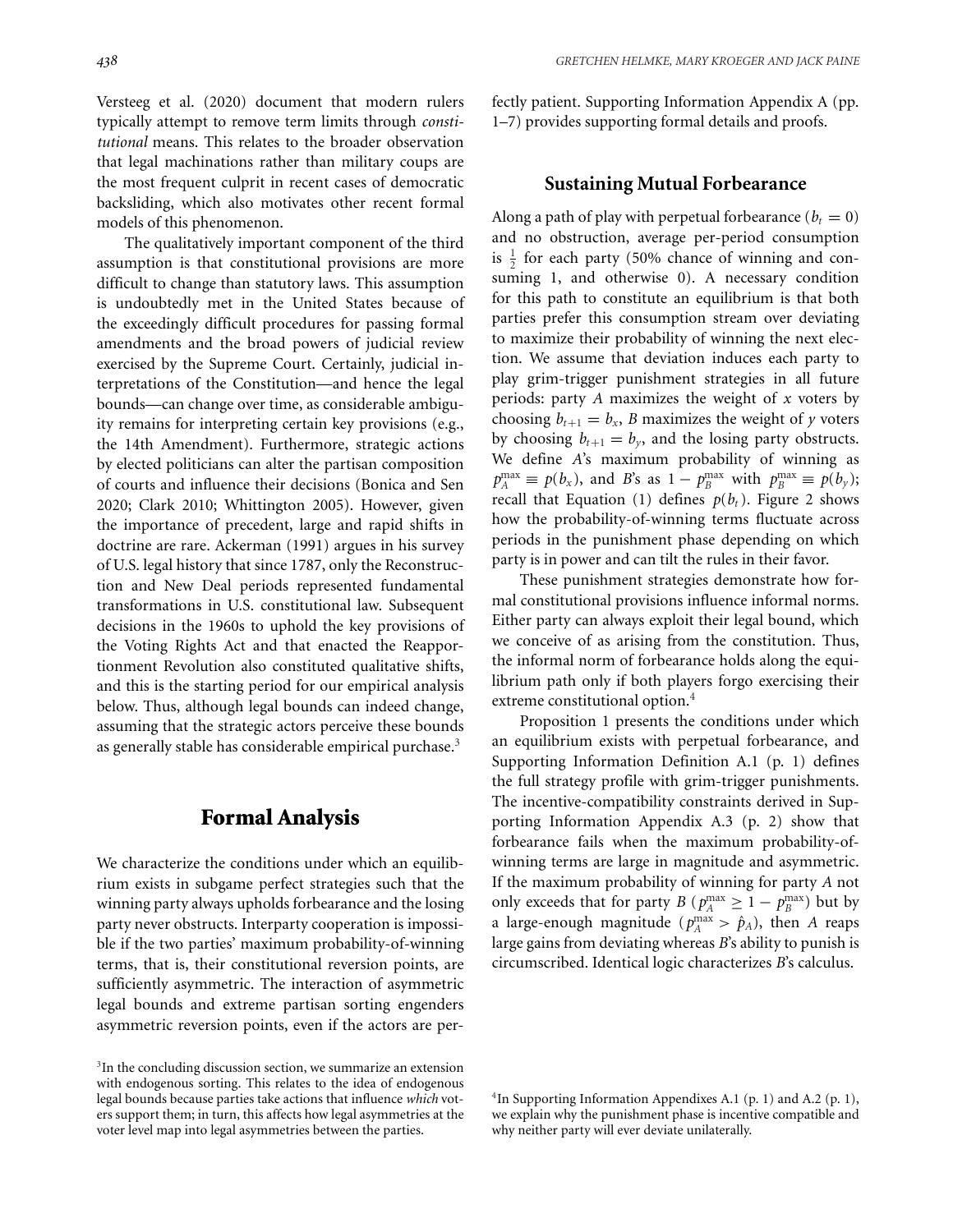



*Note*: Figure 2 depicts the equilibrium probabilities with which each party wins an election in the punishment phase. These terms depend on which party won the preceding election and hence changed the rules in their favor.

**Proposition 1** (Forbearance equilibrium). *For*  $\phi < \frac{1}{2}$ , *unique threshold values*  $\hat{p}_A \in (\frac{1}{2}, 1)$  *and*  $\hat{p}_B \in (0, \frac{1}{2})$  *exist with the following properties:*

- If party A is favored,  $p_A^{max} \geq 1 p_B^{max}$ , then an *equilibrium with perpetual forbearance exists if and only if*  $p_A^{max} \le \hat{p}_A$ .
- If party *B* is favored,  $p_A^{max} < 1 p_B^{max}$ , then an *equilibrium with perpetual forbearance exists if and only if*  $1 - p_B^{max} \leq 1 - \hat{p}_B$ .

#### **Legal Bounds and Partisan Sorting**

The interaction between legal bounds and partisan sorting determines when forbearance collapses. To illustrate our main findings, Figure 3 presents a region plot with party *A*'s maximum probability of winning,  $p_A^{\text{max}}$ , on the horizontal axis and party *B*'s maximum probability of winning,  $1 - p_B^{\text{max}}$ , on the vertical axis. The dashed  $45^{\circ}$  line  $p_A^{\text{max}} = 1 - p_B^{\text{max}}$  expresses parameter values at which each party's ability to punish the other is symmetric. *B* is advantaged left of this line, and *A* to the right. The white region indicates parameter values for which both parties uphold forbearance. In the red region, *A*'s incentive-compatibility constraint fails (see Supporting Information Equation (A.4), p. 3); in the blue region, *B*'s incentive-compatibility constraint fails (see Supporting Information Equation (A.8), p. 3); and in the purple region, both parties prefer deviation over forbearance. The bottom edge of the blue deviation region and the left edge of the red deviation region correspond with  $1 - \hat{p}_B$ and  $\hat{p}_A$ , respectively (see Proposition 1).

The five dots in Figure 3 correspond with different values of the legal bounds ( $b_x$  and  $b_y$ ) and sorting (*s*). Asymmetric legal bounds combined with high sorting causes forbearance to break down. At point 1, each

party's leeway to favor their supporters is relatively limited and also symmetric:  $b_x = -b_y = 0.3$ . Sorting is also moderate:  $s = 0.6$ . Consequently, each party's probability of winning under maximal tilting is 53%.<sup>5</sup> This only slightly exceeds their probability of winning under forbearance, 50%. Neither party is willing to suffer the permanent obstruction cost  $\phi$  to gain this small, *temporary* advantage. Symmetric legal bounds imply that each party wins 50% of the time across the infinitely long punishment phase.

Given this baseline, increasing sorting *or* making the legal bounds asymmetric—on their own—does not cause either party to deviate. Higher sorting at point 2, with *s* = 0.9, raises each party's maximum probability of winning to 62%. Thus, high partisan sorting enables each party to create a reasonably large advantage for itself by magnifying the advantage from overweighting their preferred voter group. However, each party knows that the opposition enjoys the same scope of legal opportunities when in power. Thus, when out of power, their electoral disadvantage is equally large, which deters deviation.

At point 3, sorting is low,  $s = 0.6$ , but the legal bounds are asymmetric:  $b_x = 0.8$  and  $b_y = 0.3$ . This asymmetry favors party *A* because of their advantage among *x* voters. *B* has minimal ability to punish *A*—as with point 1, *B*'s maximum probability of winning is 53%. However, because sorting is low, *A*'s maximum probability of winning is also relatively low, 58%, which undermines incentives to deviate. In fact, as the voter groups become perfectly unsorted,  $s \rightarrow 0.5$ , then each party's maximum probability of winning converges to 50%—their probability of winning under forbearance even with asymmetric legal bounds.

<sup>&</sup>lt;sup>5</sup>To calculate this and the following terms, we evaluate Equation (1) with the specified parameter values.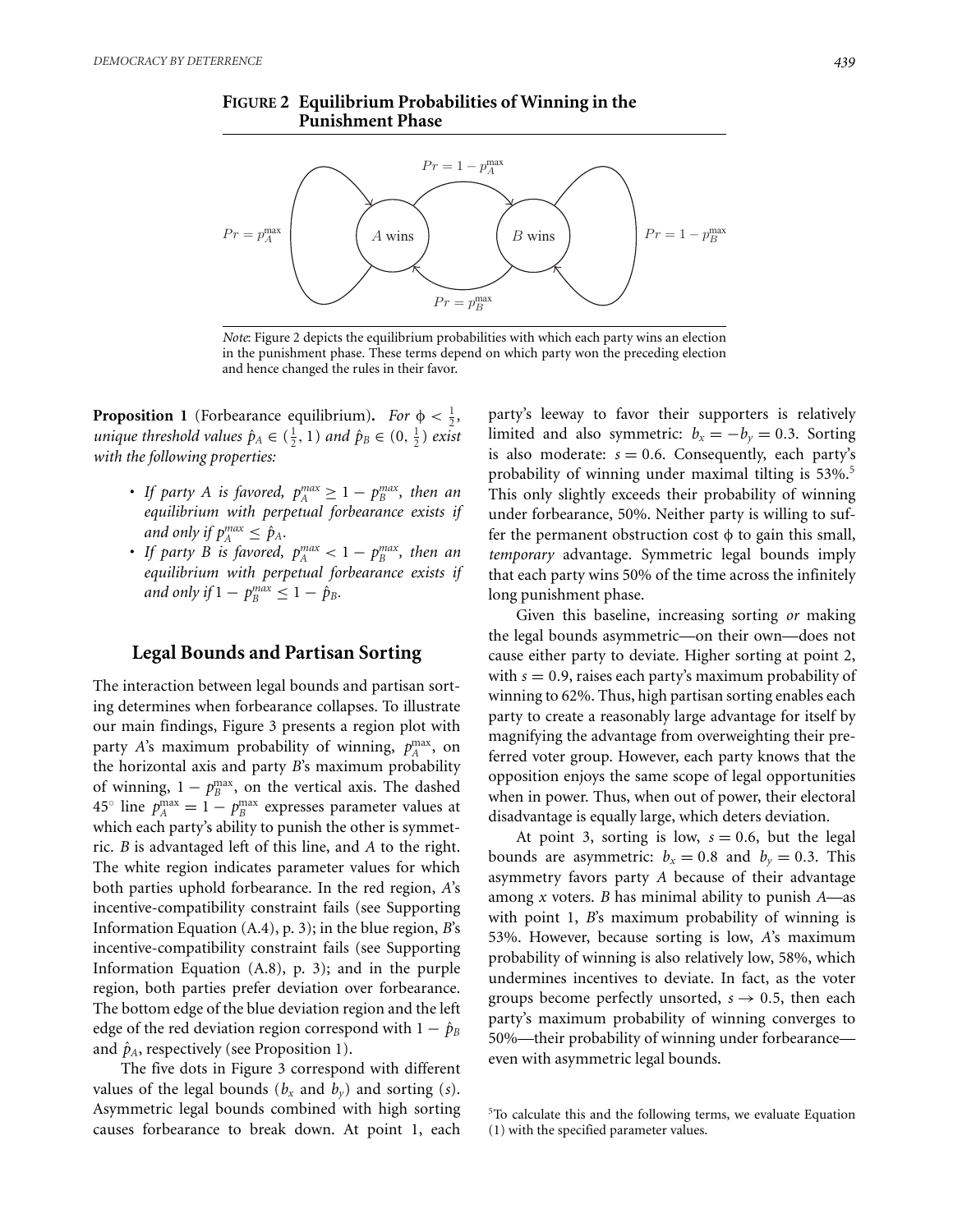

## **FIGURE 3 Maximum Tilting Possibilities and Equilibrium Forbearance**

*Note*: Figure 3 is a region plot that depicts equilibrium outcomes as a function of each party's maximum probability of winning. An equilibrium with perpetual forbearance exists only in the white region; otherwise, at least one party has a profitable deviation. Parameter values are  $\delta = 0.9$  and  $\phi = 0.15$ .

Point 4 illustrates when forbearance is unsustainable: asymmetric legal bounds ( $b_x = 0.8$  and  $b_y = 0.3$ ) *and* high sorting  $(s = 0.9)$ . Party *A* gains a larger advantage in periods they set their maximum probability of winning (82%) than does *B* (62%). More restrictive legal bounds on *B*'s actions make them unable to punish *A* commensurate to the large advantage that *A* can reap from deviating, which undermines deterrence. Concomitantly, relative to point 4, *increasing* party *B*'s legal scope for tilting can potentially *restore* forbearance by deterring *A* from deviating.<sup>6</sup>

**Proposition 2** (Interaction effect of asymmetric legal bounds and partisan sorting)**.** *Each of the following decreases the range of parameter values in which an equilibrium with perpetual forbearance exists:*

- *Increasing the magnitude of the legal bound for the favored party:*  $b_x$  *if*  $b_x \geq -b_y$ *, and*  $b_y$  *if*  $b_x < -b_y$ *.*
- *Increasing s, which also enhances the magnitude of the effects for the legal bounds.*

## **Deterrence Failure Despite Long Time Horizons**

Contrary to conventional wisdom, even perfectly patient parties may deviate in our model. Patience drives many influential ideas about sustaining cooperation. Premised on the logic of a repeated prisoner's dilemma, high valuation of the future deters deviation. Patient players dread the long-term costs of punishment more than they enjoy the one-time gain from defecting. Yet here, a party favored considerably on the legal bounds achieves *higher* payoffs in the long run from initiating a punishment cycle. To see this, *A*'s average probability of winning in the punishment phase is  $\frac{p_B^{\text{max}}}{1-(p_A^{\text{max}}-p_B^{\text{max}})}$ ,<sup>7</sup> which exceeds  $\frac{1}{2}$  if *A* enjoys an asymmetric legal advantage, that is,  $p_A^{\text{max}} > 1 - p_B^{\text{max}}$ . If  $\phi$  is low enough, then *A* deviates despite perfect patience. However, increasing the discount factor δ does *narrow* the range of parameter values in which deviation occurs by reducing the short-term gains from electoral tilting (see Supporting Information Proposition A.1, p. 1).

# **Extensions**

To isolate the new mechanism about asymmetric legal bounds, the baseline model abstracts away from other sources of asymmetry. Here we add additional parameters to capture empirically relevant features of American politics.

## **Pro-Democratic Norm Violations**

Our model applies to situations in which a collapse in forbearance via changes to the electoral rules can expand rather than restrict democratic representation

<sup>&</sup>lt;sup>6</sup>Point 5 highlights that asymmetric legal bounds are not necessary for deviation. Here, despite symmetric legal bounds, neither party's incentive-compatibility constraint holds. Each party can gain a huge advantage from deviating because of very permissive legal bounds ( $b_x = -b_y = 0.9$ ) and extreme sorting ( $s = 1$ ). Under these conditions, either party effectively ends the game by tilting the rules toward their comparative-advantage voter bloc. Despite the other party's high ability to retaliate, the low probability of losing power after gaining it makes this retaliatory threat toothless. However, such extremely permissive legal bounds, which enable game-ending entrenchment, are incompatible with a constitutional regime, and thus not relevant for our focus on democratic backsliding.

<sup>7</sup>This is the right-hand side of *A*'s incentive-compatibility constraint shown in Supporting Information Equation (A.4), p. 3 (excepting the  $1 - \phi$  term), with  $\delta \rightarrow 1$ .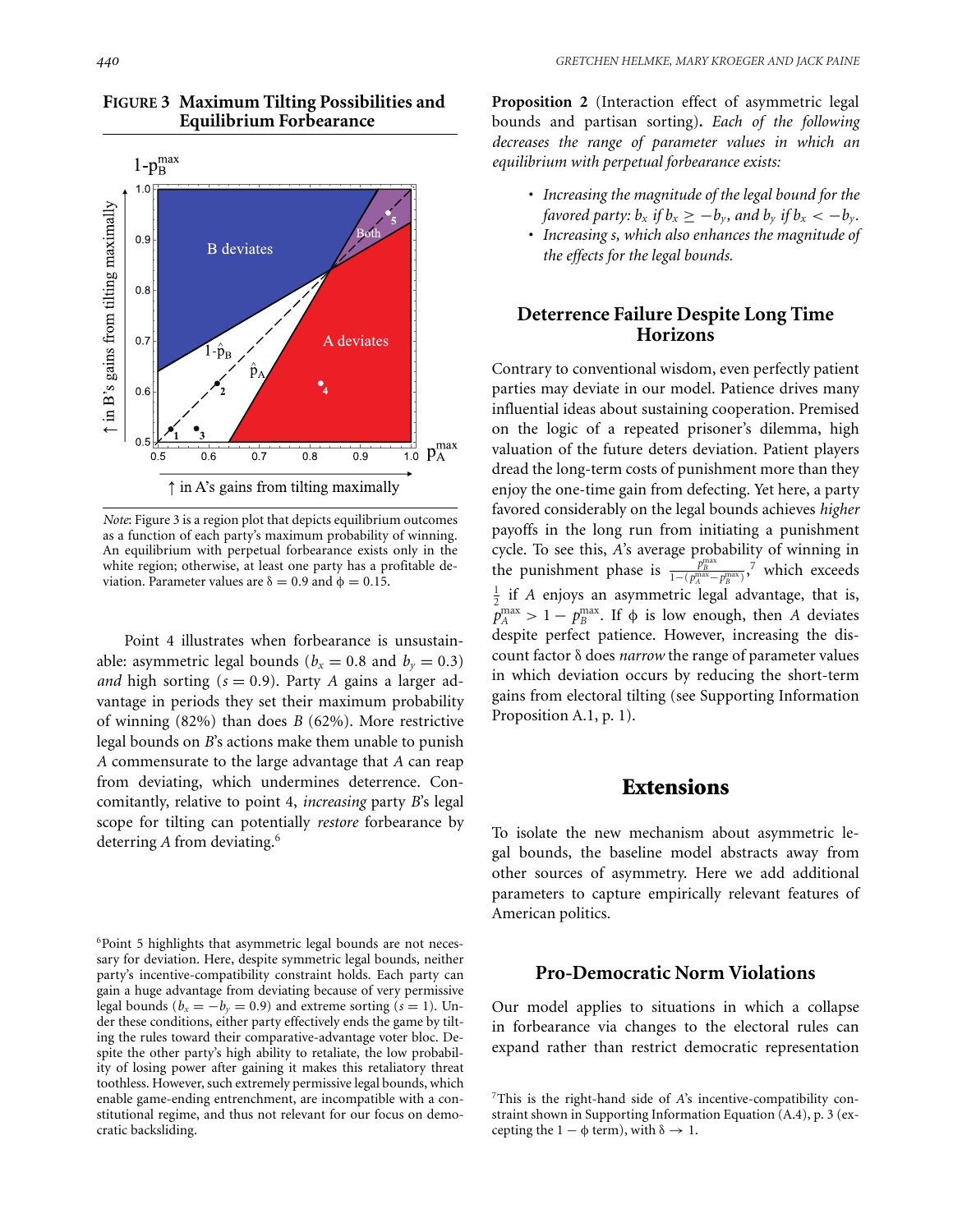

*Note*: Figure 4 illustrates a set of parameter values in which Party *B* can reduce overall bias by tilting the electoral rules in their favor because the status quo is biased against *y* voters (indicated by  $0 < b_y < b_{s,q.}$ ).

(Pozen 2018). The simplest way to model this is with a biased status quo,  $b_{s,q}$  ∈ (−1, 1), which generalizes the assumption from the baseline model that the game begins without bias,  $b_0 = 0$ . This creates an additional source of asymmetry that favors party *A* if  $b_{s,q.} > 0$ , or *B* if  $b_{s,q}$  < 0. Figure 4 highlights parameter values in which the status quo is biased toward *A*, perhaps because the franchise is small and disenfranchised citizens disproportionately prefer *B*. In this scenario, forbearance entails an agreement to keep the franchise small. Hence, *B* can deviate by *expanding* the franchise. This still entails a partisan gain because the choice moves electoral fortunes in their favor, yet improves rather than undermines democracy. Thus, the collapse of forbearance can engender either democratic erosion or deepening, depending on the relative location of each party's legal bound relative to the status quo.

#### **Countermajoritarian Provisions**

The framers of the U.S. Constitution imposed numerous impediments to unfettered majority rule, including separation of powers among three branches of government, a bicameral legislature, and federalism. Such countermajoritarian provisions ensure that the "winning" party (e.g., controls the presidency) cannot always enact desired changes in legislation, even within the legal bounds. In Supporting Information Appendix B.1 (pp. 8–11), we formalize this consideration in a simple way by assuming that countermajoritarian provisions might block the winning party from changing the rules, which occurs with probability  $1 - κ<sub>A</sub>$  for *A* and  $1 − κ<sub>B</sub>$  for *B*. The baseline model is a special case in which each κ probability equals 1.

In principle, Madisonian institutions can equally constrain each party from unilaterally changing laws. In practice, however, biases that affect the ability to control certain chambers can create disproportionate hurdles for one party. For example, because of trends we discuss in more depth below, the advantage that Republicans enjoy among rural voters creates a pro-Republican bias in the malapportioned U.S. Senate and in controlling statehouses in swing states, and hence  $\kappa_A \neq \kappa_B$ . In the Supporting Information Appendix, we show that this asymmetry creates similar incentives as do asymmetric legal bounds for the favored party to reject forbearance.<sup>8</sup>

#### **Relaxing Simplifying Assumptions**

In Supporting Information Appendix B.2 (pp. 12–17), we add additional parameters to relax numerous simplifying assumptions from the baseline model: differential size of the voter blocs, asymmetric sorting, S-curve relationship between vote share and the probability of winning, and positive consumption for the losing party. In addition to demonstrating robustness, these alterations also enable us to relate our logic of deterrence and electoral tilting to complementary explanations for constitutional hardball in the United States. For example, Lee (2016) argues that the historically unusual partisan parity between Democrats and Republicans in recent decades has diminished their incentives to cooperate in Congress. We highlight parameter values for which forbearance is indeed hardest to sustain when the parties are close to parity.

# **Unraveling Forbearance in American Politics**

The core mechanism in our theory is that parties refrain from fully exploiting legal opportunities to tilt electoral rules in their favor if such opportunities are distributed symmetrically across voter blocs that support each party. If instead certain groups are asymmetrically advantaged *and* sufficiently sorted between the two parties, then mutual forbearance collapses. An empirical implication is that the party who comes to enjoy this dual advantage will initiate defection and reap electoral advantages, whereas attempts to respond in kind by the opposing

<sup>&</sup>lt;sup>8</sup>As with malleable electoral rules, parties can take strategic actions that affect partisan bias in the countermajoritarian parameter κ. In Supporting Information Appendix B.1 (pp. 8–11), we discuss how Republicans after the Civil War strategically added states to boost their Senate representation, hence blocking the Democrats from gaining unified control of the central government. We also discuss why permanent actions (e.g., adding a state to the Union), as opposed to reversible actions (e.g., partisan gerrymandering in a state), do not qualitatively alter our core logic.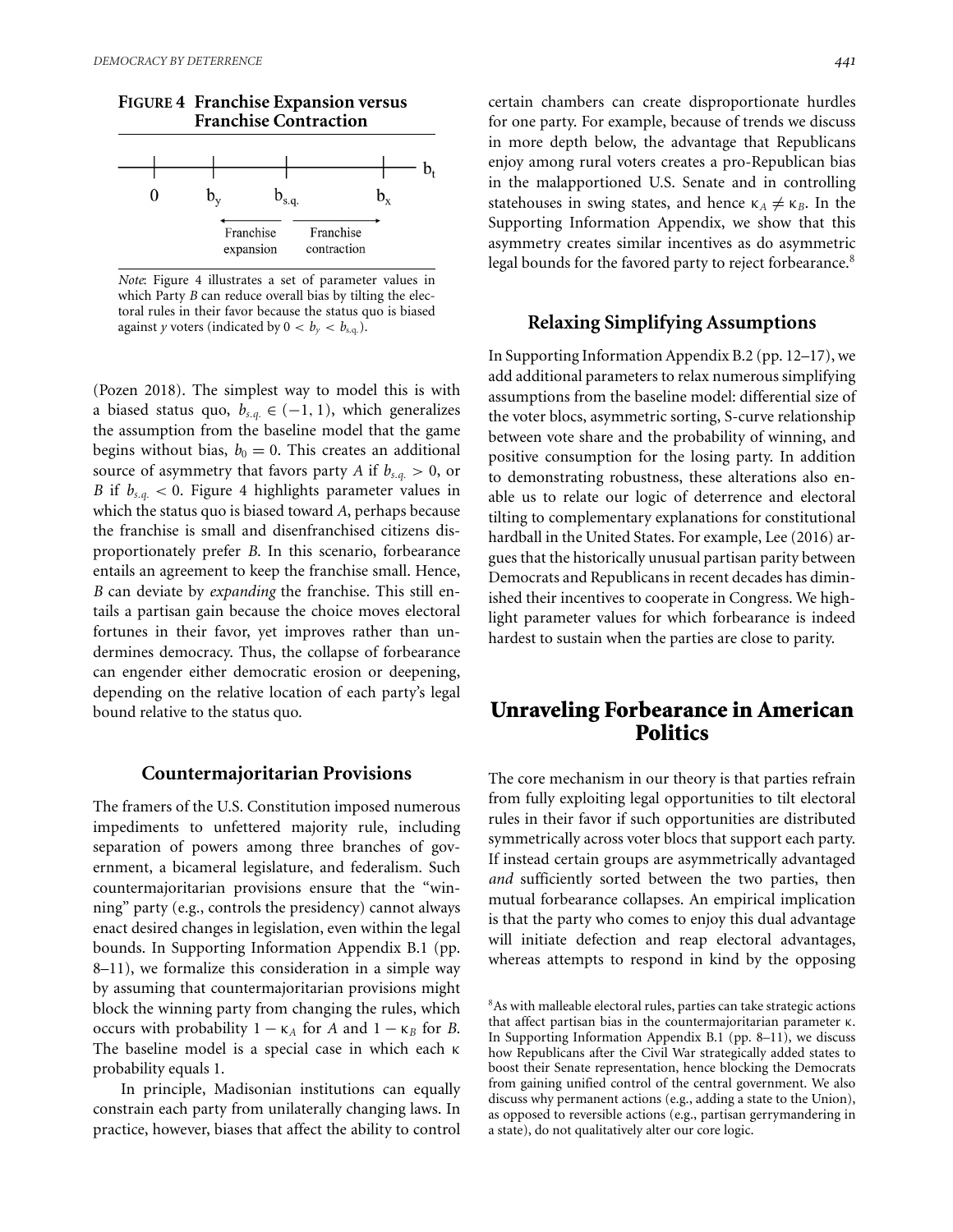party will ultimately prove far less successful. Moreover, if the status quo systematically limits the disadvantaged party from retaliating in kind, then "punishment" actions by that party may instead expand democratic representation—a response that is more normatively attractive, but also rooted fundamentally in the retaliating party's self-interest. Here we apply this mechanism to comprehend democratic backsliding and the asymmetric breakdown of norms of forbearance in the post-Civil Rights United States. We examine recent battles between Republicans and Democrats over districting and voting rights by detailing the legal bounds that each party faces, how sorting has activated latent asymmetries between the parties, and how such emergent asymmetries have triggered the collapse of forbearance.

#### **Gerrymandering**

*Legal Leeway and Sorting.* Under the U.S. Constitution, state politicians have wide leeway to determine how electoral districts are drawn. Unlike other modern democracies, no unified federal agency oversees the process. Other than requiring that districts are singlemember and contiguous, equal-sized, and satisfy the Voting Rights Act (in particular by not targeting voters by race except to preserve majority-minority districts), parties are essentially unfettered. In recent decades, the U.S. Supreme Court has confirmed such latitude by consistently ruling that partisan gerrymandering claims are beyond its jurisdiction (McGann et al. 2016, chap. 2). Consequently, in most states, either party with unified control over a state government can exploit leeway in the legal bounds.

Yet as is well known, territorially contiguous districts usually favor geographically dispersed groups of voters and hurt geographically concentrated groups of voters. Thus, as urban voters have increasingly sorted into the Democratic Party, the legal bounds over districting have come to asymmetrically favor Republicans. Although this demographic trend began during the New Deal, it has accelerated dramatically over the past three decades (Rodden 2019). Republican officials can effectively pack Democratic voters into a small number of districts, whereas Democratic officials face challenges to do the same for more geographically diffuse Republican voters. Thus, within a typical state, a Republican map-drawer can create a stronger partisan advantage when maximally gerrymandering than can a Democratic map-drawer. Geographic patterns of partisan support and asymmetric returns to gerrymandering between the parties, in turn, create a pro-Republican bias for controlling statehouses. This positions them to manipulate national congressional districts in their favor (see Supporting Information Appendix C.1, pp. 21–24, for more details).

*Quantifying Asymmetric Advantages.* Table 1 quantifies stark legal asymmetries between the major parties. We estimate how much each party could theoretically bias U.S. House districting in their favor without violating legal bounds. The headline finding is that the most extreme pro-Republican gerrymander nets more seats for Republicans than does the most extreme pro-Democratic gerrymander for Democrats.

Using data from FiveThirtyEight's (2018) Atlas of Redistricting applicable for the 2010s, we computed two quantities for every state with multiple House districts: expected number of Republican seats under their best gerrymander (i.e., the districting plan that yields the most expected seats for Republicans) minus their expected number of seats under a proportional plan (i.e., expected number of seats is proportional to the statewide partisan split), $9$  and the same for Democrats.<sup>10</sup> The first two rows of Table 1 evaluate comparisons if, hypothetically, the same party drew the maps in every state, which isolates Democrats' disadvantages when stratifying on which party controls districting. If Republicans enacted their best possible gerrymander in all 43 states with multiple House districts, they would gain 42.6 seats in expectation relative to the proportional benchmark. The corresponding estimate if Democrats maximally gerrymandered every state in their favor is 36.7. Thus, by this metric of maximal gerrymandering, the Republicans enjoy an advantage of 5.9 seats. This gap is considerably larger, 14.5 seats, in the second row, where we exclude the six states with independent districting commissions. In expectation, Democrats lose 7.9 seats in California alone that they could reap from maximally gerrymandering the state's districts.

<sup>9</sup>Expected seats is calculated based on congressional election data averaged between 2006 and 2016. See the codebook for additional details.

<sup>&</sup>lt;sup>10</sup>The extensive political science literature on gerrymandering focuses on how to estimate the magnitude of bias in empirically enacted districting plans (e.g., Katz, King, and Rosenblatt 2020; Stephanopoulos and McGhee 2015). To estimate legal bounds, we ask a different question (without taking a firm position on how to best measure bias): how much bias could, hypothetically, each party create for itself by creating maximally gerrymandered districts, subject to adhering to the legal bounds? This requires estimating partisan fortunes under hypothetical districting plans, which makes the FiveThirtyEight data uniquely suitable for our needs. The takeaways from Table 1 are qualitatively similar when instead estimating bias using the efficiency gap (not reported), although the object of more direct interest is net gain in seats by party.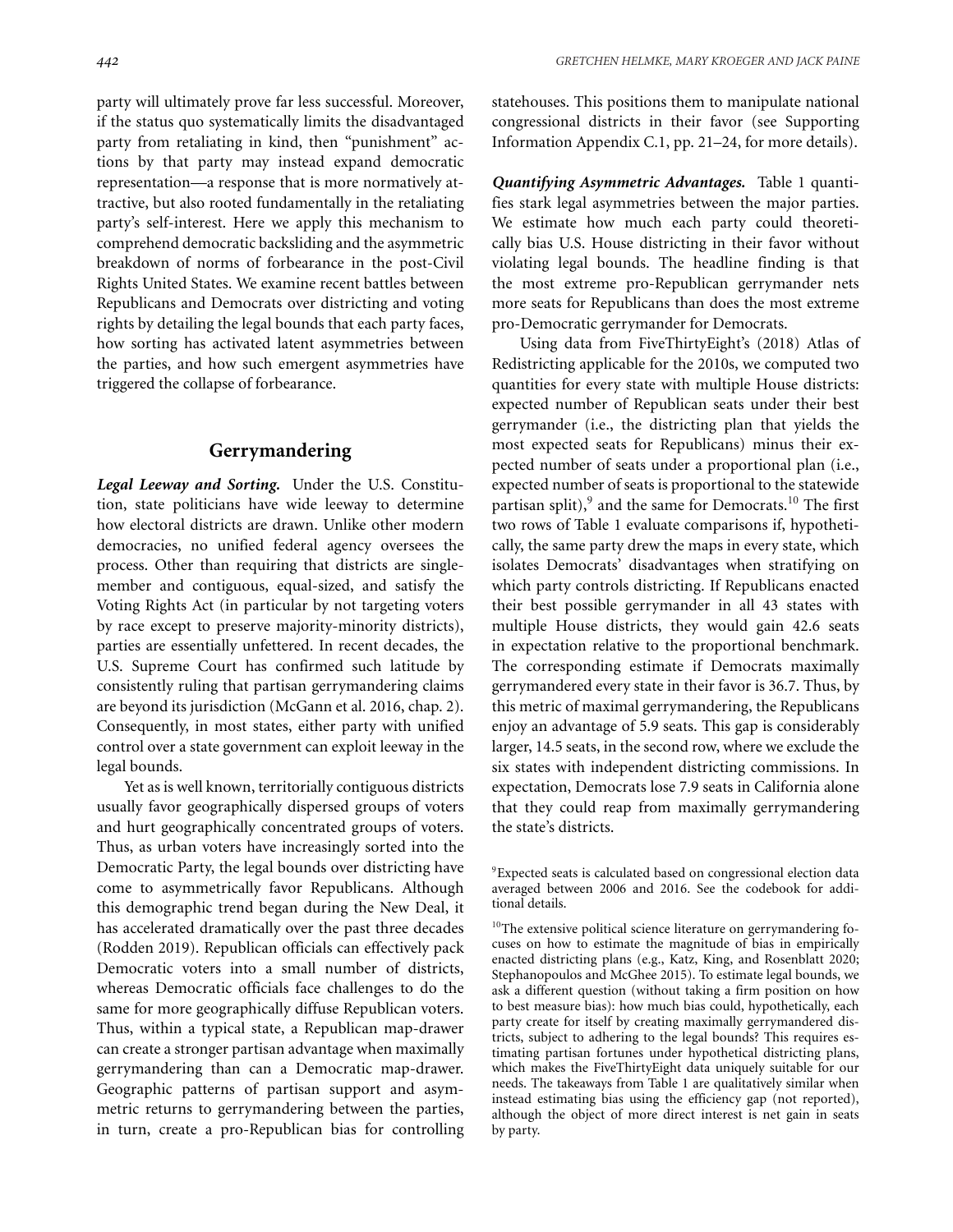|                                                             | Republicans | Democrats | <b>Net GOP Advantage</b> |
|-------------------------------------------------------------|-------------|-----------|--------------------------|
| Stratify on which party controls districting                |             |           |                          |
| 1. All states                                               | 42.6        | 36.7      | 5.9                      |
| 2. States without nonpartisan districting                   | 40.3        | 25.8      | 14.5                     |
| Incorporate Republican advantage in controlling statehouses |             |           |                          |
| 3. States in which party drew post-2010 districts           | 28.1        | 6.3       | 21.8                     |
| 4. States with partisan advantage                           | 31.3        | 11.7      | 19.6                     |

## **TABLE 1 Partisan Gains from Exploiting Legal Bounds: U.S. House Districting**

The final two rows illustrate how Republicans' advantages in controlling statehouses accentuates their edge in drawing unfair districts among the states without independent districting commissions. In the third row, we calculate the best gerrymandering figures for each party among the set of states in which that party (factually) controlled all three elected branches of the state government (i.e., a trifecta) in 2011. Thus, this calculation replicates each party's ability to gerrymander based on actual state-level control over districting during the 2010s. Republicans gain considerably more than Democrats when implementing their best gerrymanders, 28.1 seats compared to 6.3. The seventeen states in which Republicans controlled post-2010 districting collectively contain 204 seats, compared to only 47 seats in the mere six states in which Democrats drew the districts. In the fourth row, we calculate the gerrymandering bias figures while assuming that Republicans can implement their best gerrymander in every state in which they enjoy a partisan advantage (based on presidential election returns from 2012 and 2016), and vice versa for Democrats. This alternative hypothetical mode of allocating partisan control over statehouses again underscores the large net advantage for Republicans at gerrymandering.

*Forbearance Collapses.* Partisan gerrymandering dates back to the founding of the republic. However, supporting our argument that wide constitutional bounds alone are insufficient for the emergence of constitutional hardball, the extremity of gerrymandering has fluctuated dramatically throughout U.S. history. The Reapportionment Revolution of the 1960s ushered in decades of relatively fair maps amid a period in which partisan sorting was considerably lower than today (Ansolabehere and Snyder 2008, 248; Stephanopoulos and McGhee 2015). Yet in the new millennium, as the two parties became more sorted both ideologically and spatially, restraints on fair map drawing collapsed, particularly among Republicans. Aided by advances in mapping technology, post-2010

districting plans netted 13.3 seats for Republicans compared to their expected seat total under proportional districting plans in every state (again using the FiveThirtyEight estimates for a typical election). These gains came entirely from the 17 states in which they unilaterally controlled districting (see Table 2), where collectively they expected to win 17.3 more seats in a typical House election than under a proportional plan.<sup>11</sup>

Evidence of partisan intent is unambiguous. Following several instances of breaking norms by redistricting mid-decade in the 2000s, Republicans capitalized on the controversial *Citizens United* ruling in 2010. To gain control over districting, Republicans created the Redistricting Majority Project (REDMAP) to promote heavy spending in swing districts in states for which majority control was in reach (Hertel-Fernandez 2019). Later, when defending a Republican-drawn map in court, North Carolina state representative David Lewis openly defended partisan intent. Despite rough partisan balance in statewide vote share, he quipped that Republicans held a 10-3 advantage in the U.S. House among his state's congressional seats only "because I do not believe it's possible to draw a map with 11 Republicans and two Democrats." In 2019, Lewis reaffirmed that drawing the maps to maximize partisan advantage was "the point."12 Although many Republican gerrymanders survived scrutiny from the courts, in five cases (including North Carolina), a court struck down a Republican districting plan as unconstitutional, usually for violating the Voting Rights Act (see Supporting Information Table C.1, p.  $23$ ).<sup>13</sup> These cases not only provide evidence of

 $11$ By contrast, the bias is close to zero in the 21 states with multiple House districts and neither party had a trifecta (total gain of 1.1 seats for Democrats relative to proportional).

<sup>12</sup>See [https://www.theatlantic.com/ideas/archive/2019/03/ralph](https://www.theatlantic.com/ideas/archive/2019/03/ralph-hise-and-david-lewis-nc-gerrymandering/585619)[hise-and-david-lewis-nc-gerrymandering/585619.](https://www.theatlantic.com/ideas/archive/2019/03/ralph-hise-and-david-lewis-nc-gerrymandering/585619)

<sup>&</sup>lt;sup>13</sup>This helps to explain why the districting plans enacted by Republicans fell 10.8 seats short of our estimate for the legally permissible maximum.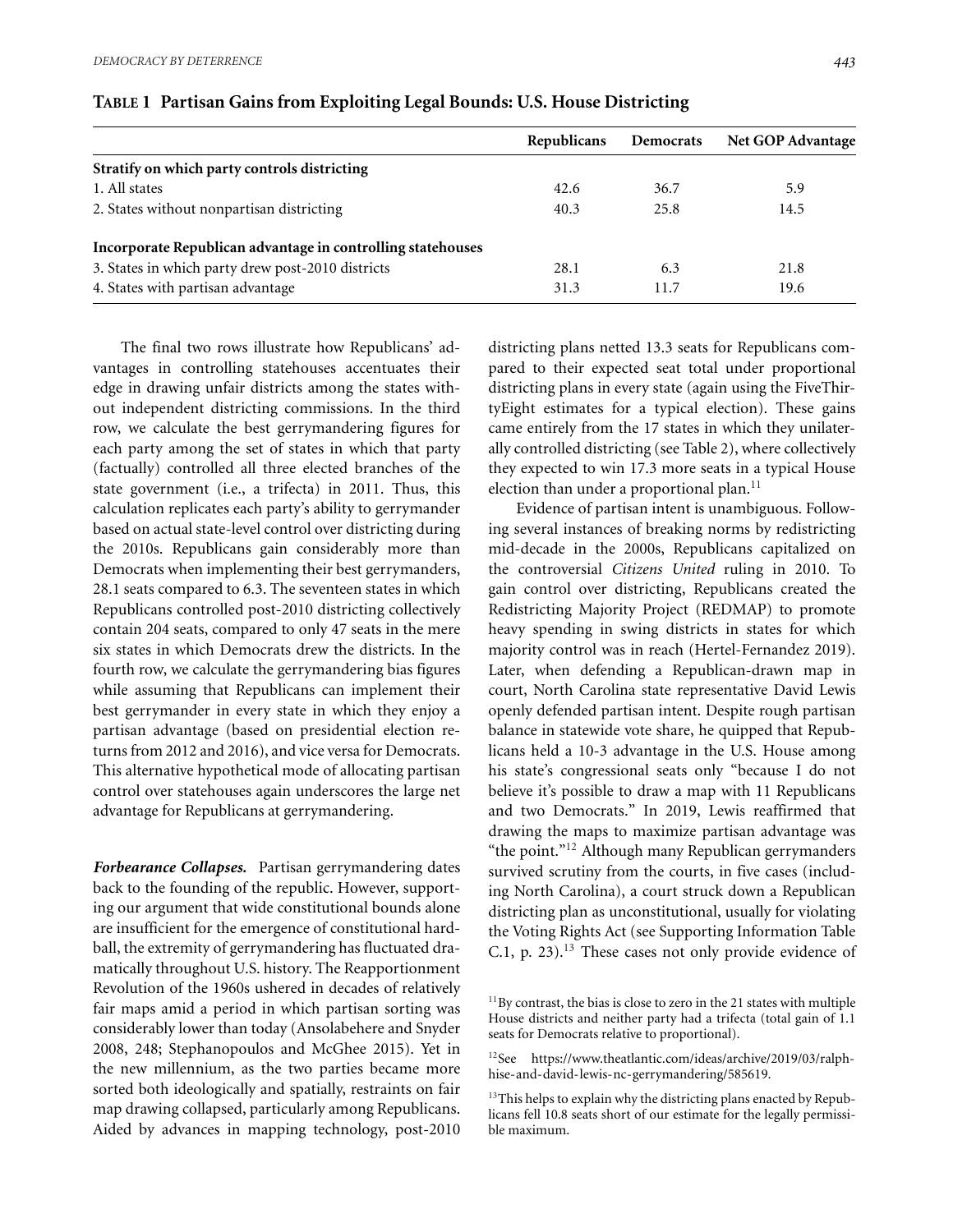| <b>Republican Controlled</b> |                  |                     |            |  |  |
|------------------------------|------------------|---------------------|------------|--|--|
| <b>State</b>                 | Max<br>Advantage | Actual<br>Advantage | Difference |  |  |
| South Carolina               | 0.9              | 0.9                 | 0.0        |  |  |
| Utah                         | 0.9              | 0.9                 | 0.0        |  |  |
| Oklahoma                     | 0.5              | 0.5                 | 0.0        |  |  |
| Alabama                      | 0.9              | 0.9                 | 0.0        |  |  |
| Pennsylvania <sup>a</sup>    | 2.7              | 2.6                 | 0.1        |  |  |
| North Carolina <sup>a</sup>  | 1.8              | 1.7                 | 0.1        |  |  |
| Wisconsin                    | 0.6              | 0.4                 | 0.2        |  |  |
| Maine                        | 0.2              | 0.0                 | 0.2        |  |  |
| Kansas                       | 0.5              | 0.3                 | 0.2        |  |  |
| Michigan                     | 1.6              | 0.9                 | 0.7        |  |  |
| Tennessee                    | 1.0              | 0.2                 | 0.8        |  |  |
| Georgia                      | 2.5              | 1.6                 | 0.9        |  |  |
| Virginia <sup>a</sup>        | 1.7              | 0.7                 | 1.0        |  |  |
| Texas <sup>a</sup>           | 4.0              | 2.9                 | 1.1        |  |  |
| Ohio                         | 3.8              | 2.5                 | 1.3        |  |  |
| Indiana                      | 1.7              | 0.3                 | 1.4        |  |  |

**TABLE 2 Districting Plans in States with a Partisan Trifecta in 2011**

**Democratic Controlled**

| <b>State</b>    | Max<br>Advantage | Actual<br>Advantage | Difference |  |
|-----------------|------------------|---------------------|------------|--|
| West Virginia   | 0.0              | 0.0                 | 0.0        |  |
| Massachusetts   | 1.2              | 1.1                 | 0.1        |  |
| Connecticut     | 0.7              | 0.4                 | 0.3        |  |
| Arkansas        | 0.0              | $-0.7$              | 0.7        |  |
| Maryland        | 2.2              | 1.4                 | 0.8        |  |
| <b>Illinois</b> | 2.2              | 0.7                 | 1.5        |  |
| Sum             | 6.3              | 2.9                 | 3.4        |  |

Florida<sup>a</sup> 2.8 0.0 2.8

Sum *28.1 17.3 10.8*

*Source*: Authors' analysis of data from FiveThirtyEight's Atlas of Redistricting.

*Note*: Max advantage is the estimated legal bounds from Table 1 (see the identical figures of 28.1 and 6.3 in row 3 of Table 1). Actual advantage is the expected number of seats for the specified party under the districting plan actually enacted, net of the expected number of seats under a proportional plan. The states are ordered by the difference between max advantage and actual advantage.

<sup>a</sup>A court struck down the original plan (see Supporting Information Table C.1, p. 23).

Republicans pushing this electoral-tilting strategy to its legal limits but also highlight another institutional channel through which Democrats—who initiated each successful lawsuit—have pushed back.

Beyond simply countering Republican transgressions in court, Democrats also tried to gain advantages in states where they drew the districts. These actions are consistent with the punishment phase implied by our model, and inconsistent with an explanation based on an intrinsic commitment to democratic values. However, as Table 2 shows, they controlled fewer states (six) and faced limited scope to favorably tilt districts within the states they controlled (maximum possible gain of 6.3 seats relative to proportional). In each of Maryland and Massachusetts, Democrats drew lines that yielded one extra seat in expectation, and Maryland's governor admitted partisan intent: shifting a seat from a Republican to Democrat was "certainly my hope, and it was part of my intent."14 Illinois provides a clear example of Democrats attempting and largely failing to skew districting in their favor because their voters are concentrated in a single city, Chicago. Illinois Democrats engaged in a "great deal of cartographical creativity" amid a "deliberate [search] to maximize partisan advantage" (McGann et al. 2016, 105).

Instead, national Democratic leaders have focused on countering Republican efforts by promoting new federal statutes, such as the For the People Act, that *restrict* the legal scope for either party to draw unfair districts (the Democratic-controlled House passed this bill in 2019 and 2021 along party-line votes). The party leadership's preference for "anti-hardball" tactics is entirely consistent with a strategic response in which institutional constraints relative to the status quo—rather than a normative distaste for playing hardball—prevent Democrats from simply matching Republican gerrymanders in a titfor-tat spiral. Furthermore, the structure of the federal government (see our extension with countermajoritarian provisions) disproportionately hinders Democrats' ability to retaliate even with anti-hardball provisions. Separation of powers not only makes it inherently difficult to pass federal statutes without cooperation from both parties, but in particular for Democrats because of considerable bias toward rural voters in the Senate.<sup>15</sup>

## **Voter Suppression**

*Legal Leeway and Sorting.* In addition to enjoying wide legal leeway to draw districts, individual states (particularly post-*Shelby*) have considerable discretion to determine voting requirements. Throughout U.S. history,

<sup>14</sup>See the Appendix to Graham and Svolik (2020).

15See [https://fivethirtyeight.com/features/the-senates-rural-skew](https://fivethirtyeight.com/features/the-senates-rural-skew-makes-it-very-hard-for-democrats-to-win-the-supreme-court)[makes-it-very-hard-for-democrats-to-win-the-supreme-court.](https://fivethirtyeight.com/features/the-senates-rural-skew-makes-it-very-hard-for-democrats-to-win-the-supreme-court)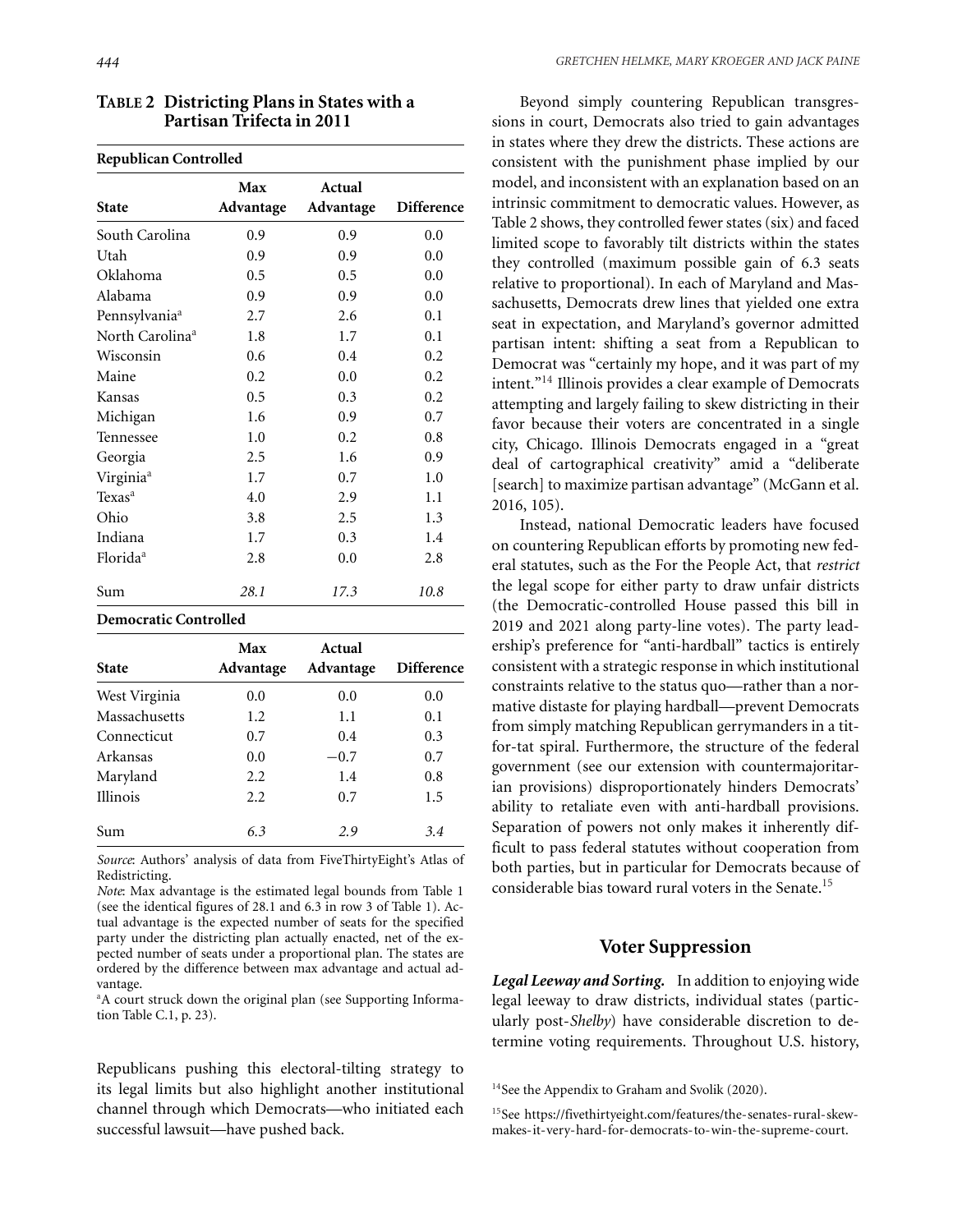parties have continually manipulated this scope to disenfranchise or otherwise impose hurdles on voting that disproportionately affect various social groups, most frequently Blacks (e.g., Komisarchik 2020; Kousser 1974). Although federal amendments and enforcement statutes, along with accompanying jurisprudence, now prohibit states from denying the right to vote based on race, gender, or ages above 18, considerable leeway remains. For example, states can restrict voter access by requiring photo identification to vote or prohibiting ex-felons from voting. Such laws disproportionately hurt minority voters (i.e., Blacks, Hispanics, Native Americans) who are less likely to possess the types of identification cards that typical voter ID laws require, especially governmentissued photo IDs (Barreto et al. 2019). Likewise, due to systemic racial bias in the criminal justice system, ex-felon laws tend to disproportionately disenfranchise Blacks (Aviram, Bragg, and Lewis 2017; Manza and Uggen 2008).<sup>16</sup> Alternatively, states can expand access by allowing early voting or no-excuse absentee voting.

Heavy sorting of Blacks and other racial minorities into the Democratic party in recent decades (Mason 2018; White and Laird 2020, 66–9) has yielded a clear legal path for Republicans to discriminate against Democratic voters. Although many techniques from the Jim Crow era are now outlawed, there is clear historical precedence for measures that disproportionately hinder Black voters. Concurrently, Republicans flipped statehouses in the South in the 1990s and 2000s—states with large Black populations and a history of racially targeted voting restrictions—which has further enabled the party to capitalize on emergent asymmetries.

Meanwhile, factors consistent with our framework prevent the Democrats from credibly threatening to retaliate in kind, even if they wanted to play tit for tat. The most direct impediment to suppressing Republicanfriendly voter blocs is that Democrats' disadvantages in controlling statehouses throughout the country—in part a product of asymmetric gerrymandering, as described above—hinders their ability to pass targeted state-level laws (e.g., passing voter ID laws that permit student IDs, but not gun licenses). Even in states that Democrats do control, certain policies that could in principle be used to undercut rural voters are not determined at the state level. For example, individual counties determine the

<sup>16</sup>As of 2016, approximately 6.1 million people nationwide, or 2.5% of the country's voting-age population, were disenfranchised because of felony convictions. Among Blacks, the nationwide total stood at 7.4% and exceeded 20% in four states; see [https://www.sentencingproject.org/publications/6-million-lost](https://www.sentencingproject.org/publications/6-million-lost-voters-state-level-estimates-felony-disenfranchisement-2016)[voters-state-level-estimates-felony-disenfranchisement-2016.](https://www.sentencingproject.org/publications/6-million-lost-voters-state-level-estimates-felony-disenfranchisement-2016)

location of polling places.<sup>17</sup> Thus, although allocating polling places by population would force rural voters to travel longer distances to vote, the legal bounds here limit Democratic state officials from setting the rules.

Another major problem that Democrats currently face with regard to credible retaliation is the lack of obvious laws whose net impact would, in fact, hinder Republican voters. This accords well with our basic observations about the importance of clearly sorted groups. For example, although existing voter ID laws disproportionately impact elderly voters, this demographic group is less heavily sorted into the Republican party than are minorities into the Democratic party.<sup>18</sup> Likewise, restricting early voting specifically in ways to try to hinder Republican constituencies also risks backfiring. Eliminating Sundays, for example, might hinder turnout among white evangelical Christians, but this would also hinder access for Black churchgoers. This was precisely the effect when Florida Republicans passed a law in 2011 to restrict early voting on the Sunday before election day (Herron and Smith 2012).

*Forbearance Collapses.* During the 1960s and 1970s, when the parties were less sorted than at present, civil rights legislation gained support from factions in both parties.<sup>19</sup> Yet as the Republican Party has become solidly conservative, evangelical Christian, rural, and white, and the Democrats more diverse, the parties have dramatically diverged in their support for voting rights. Although Democrats sometimes have tried to gain an advantage by selectively restricting voting access for Republican-leaning groups, $20$  Democrats' strategy of generally seeking to expand voter access to the ballot is consistent with their limited opportunities to play tit for tat. Democrats have pushed a pro-voting rights agenda,

17See [https://www.ncsl.org/research/elections-and-campaigns/](https://www.ncsl.org/research/elections-and-campaigns/polling-places.aspx) [polling-places.aspx.](https://www.ncsl.org/research/elections-and-campaigns/polling-places.aspx)

<sup>18</sup> Although voters over 65 favored the Republican over Democratic candidate on average by 6% in the 2016 and 2020 elections, the pro-Democratic gap was 78% for Blacks and 36% for Hispanics. Computed by authors from CNN exit polls.

<sup>19</sup>Northern Democrats led the push for the Voting Rights Act of 1965, as well as its renewal and amendments in 1970, 1975, and 1982, but this legislation also received support from Republican presidents and congresspeople. Rigueur (2016) discusses Gerald Ford's concerted outreach to Black voters. However, there were also early cross-currents, exemplified by Richard Nixon's "Southern Strategy."

<sup>20</sup>For example, in 1995, the Democratic governor of Oregon vetoed a bill for universal mail-in voting passed by a Republican-controlled legislature. Democrats admitted privately: "It'll help rural white voters, and it won't help our base, and it's a bad idea"; see [https://www.wired.com/story/weird-partisan](https://www.wired.com/story/weird-partisan-math-vote-by-mail)[math-vote-by-mail.](https://www.wired.com/story/weird-partisan-math-vote-by-mail)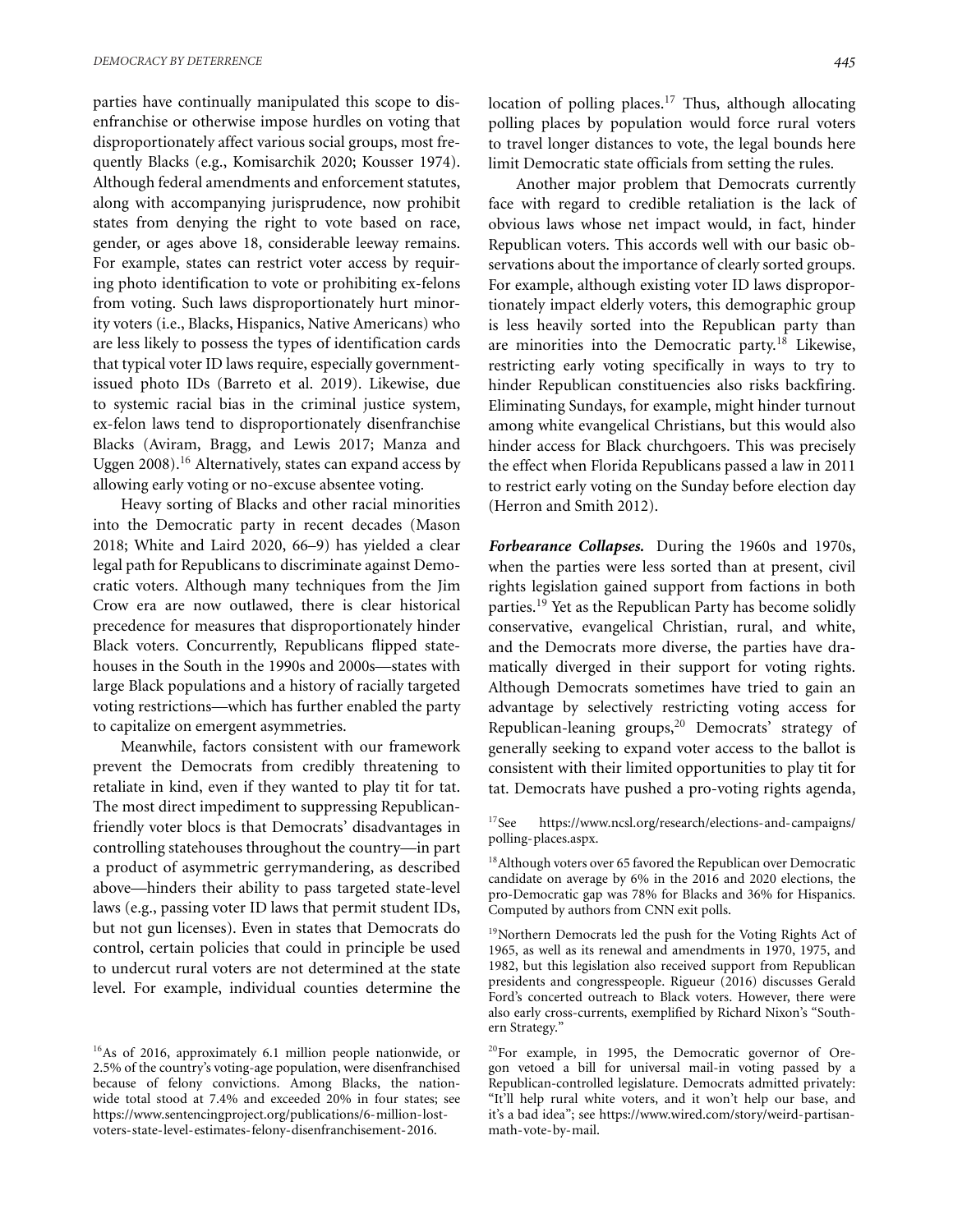

**FIGURE 5 Voting Restrictions by Partisan Control of Statehouses, 1972–2020**

*Note:* The dependent variables are whether voters are required to present photo identification (Panel B); whether ex-felons are permanently disenfranchised, except for clemency from the governor (Panel C); and whether the state prohibits no-excuse absentee voting (Panel D). The *y*-axis in these panels is the fraction of states with restrictive values of the measure, averaged over states with Republican trifectas (red/dashed), Democratic trifectas (blue/solid), and divided government (purple/dotted). Panel A sums the fractions from the other panels, and the *y*-axis is the average number of restrictive provisions among states in each category.

whereas the Republican Party leadership has moved in the opposite direction.

To systematically illustrate the divergence between the two parties, we combined and extended several state-level voting restrictions to document patterns over time (see Supporting Information Appendix C.2, pp. 25–29, for details). Figure 5 summarizes trends for three binary measures of voter suppression and access at the state level between 1972 and 2020. We disaggregate by partisan control of statehouses (Republican trifectas in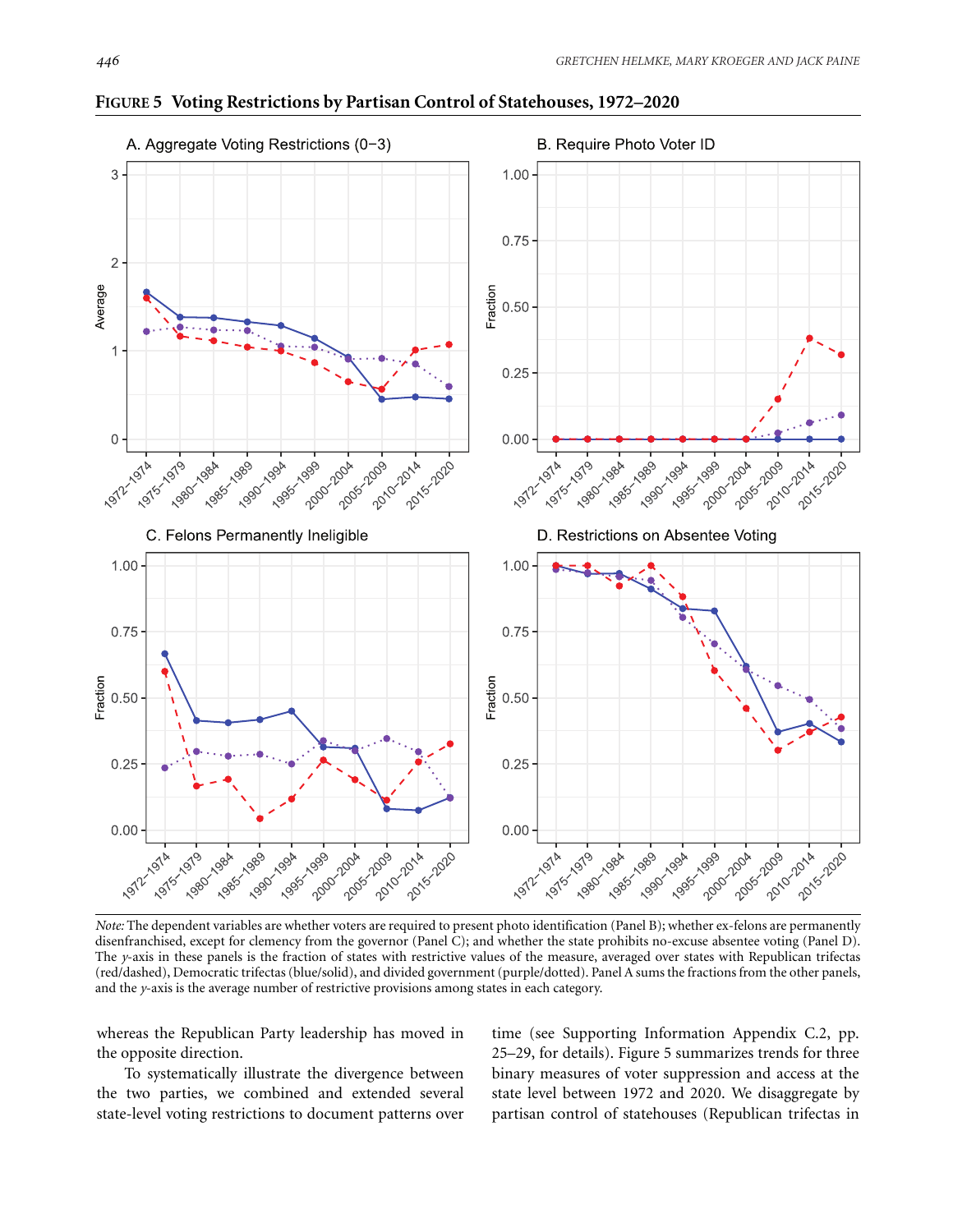red (dashed line), Democratic trifectas in blue (solid line), and divided cases in purple (dotted line)) and compute averages over five-year bins. Panel A adds the three measures, each of which express the fraction of states with a restrictive value on the variable, and higher values indicate greater restrictions.

Consistent with our theory, forbearance against enacting new voter restrictions held when vulnerable groups were less heavily sorted from the 1970s–90s. Instead, the general trend was to relax penalties for ex-felons and expand access to absentee balloting. As sorting accelerated in the 2000s, Democrats continued to expand access. By contrast, Republicans increasingly adopted suppression measures, but only for provisions believed to disproportionately hurt their opponents' supporters, such as stricter voter ID laws and ex-felon disenfranchisement laws. Until 2020, Republicans generally supported measures such as mail-in and absentee voting believed to benefit Republican-leaning groups (e.g., veterans, older voters). $^{21}$ 

Strict photo ID laws (shown in Panel B), often justified to combat the chimera of widespread voter fraud, exhibit stark interparty divergence. Building on earlier trends to request some form of identification from voters, between 2006 and 2015, 15 states—all with Republican trifectas—passed laws that required a photo ID to vote. Statistical analyses of correlates of adopting voter ID and related voter restrictions consistently find evidence of a positive, statistically significant, and substantively large estimated effect of Republican state control; and this effect is accentuated in states with a larger Black population (Bentele and O'Brien 2013).<sup>22</sup> As with gerrymandering, North Carolina Republicans illustrate the general trend. After a Democratic governor vetoed a voter ID law in 2011, Republicans later gained a trifecta and in 2013 passed an omnibus bill that, among many provisions to curtail voting access, required photo identification and severely limited which IDs were acceptable. Federal courts struck down the law for targeting "African Americans with almost surgical provision," and Republicans pursued alternative voter ID laws for the remainder of the decade (Tervo 2020, 62–65).

Disenfranchisement of ex-felons illustrates a similar temporal partisan pattern. Dating back to English law during colonial rule, statutes to *permanently* disenfranchise anyone convicted of a felony became common during Reconstruction. Many states began relaxing these starting in the 1960s (Manza and Uggen 2008). And, as Panel C shows, by the 1990s, Republican-led states had in fact become more tolerant of voting rights for ex-felons.<sup>23</sup> Yet the past decade exhibits the opposite pattern. As of 2020, only 13% of Democratic-trifecta states permanently bar felons from voting (absent a grant of clemency from the governor), compared to 33% of Republican-controlled states. The discrepancies are even starker when comparing how frequently ex-felons are disenfranchised during their probationary period: 21% for Democratic-trifecta states compared to 81% of Republican-controlled states. Supporting Information Figure C.2 (p. 29) shows that this gap between Democratic and Republican states is also a recent phenomenon. As an example with clear evidence of partisan intent, in 2019, Republican officials in Florida imposed a de facto poll tax to thwart a state constitutional amendment (passed via a voter initiative in 2018) intended to enfranchise ex-felons.<sup>24</sup>

By contrast, Panel D shows greater similarity between Democrats and Republicans for no-excuse absentee voting, which is believed to exhibit a slight pro-Republican bias in normal elections (Biggers and Hanmer 2015, 195). However, the COVID-19 crisis of 2020 upended this consensus. Given the prospect of traditionally Democratic voters turning to vote-by-mail en masse during the pandemic, Republicans—led by President Trump—repeatedly voiced unfounded claims that expanding voting by mail would unleash massive voter fraud. Republican legislators and operatives in various states (e.g., Wisconsin, Texas) accordingly unleashed a wave of lawsuits to restrict mail-in voting. Republicans continued to expound wholly unsubstantiated allegations of fraud even after the election, which were uniformly rejected when brought to court. Although most states eventually passed a law that voters did not require any excuse (or permitted fear of COVID-19 as an

 $21$ In addition to the data presented in Figure 5, we also tallied every state-level law that expanded or contracted voting access using annual reports from the Brennan Center between 2013 and 2020. Democratic-trifecta states passed at least one pro-voting measure in 41% of years compared to restrictive measures in only 4% of years, with respective figures of 19% and 18% for Republicantrifecta states. Similarly, Grumbach (2021) examines voting-right indicators between 2000 and 2018 and demonstrates that, among numerous plausible covariates, only Republican-party control is systematically correlated with enacting voter restrictions.

<sup>22</sup>Despite ongoing debate about the *effectiveness* of these provisions (Highton 2017), Republican party elites and conservative interest groups certainly act as though they *believe* that such restrictions provide an advantage.

<sup>&</sup>lt;sup>23</sup>Meanwhile, restrictive provisions often enjoyed bipartisan support. For example, Democratic president Bill Clinton signed the federal "three strikes law" in 1994, which massively increased overall incarceration levels, particularly among Black men.

<sup>&</sup>lt;sup>24</sup>See [https://www.newyorker.com/news/news-desk/the-fight-for](https://www.newyorker.com/news/news-desk/the-fight-for-voting-rights-in-florida-isnt-over)[voting-rights-in-florida-isnt-over.](https://www.newyorker.com/news/news-desk/the-fight-for-voting-rights-in-florida-isnt-over)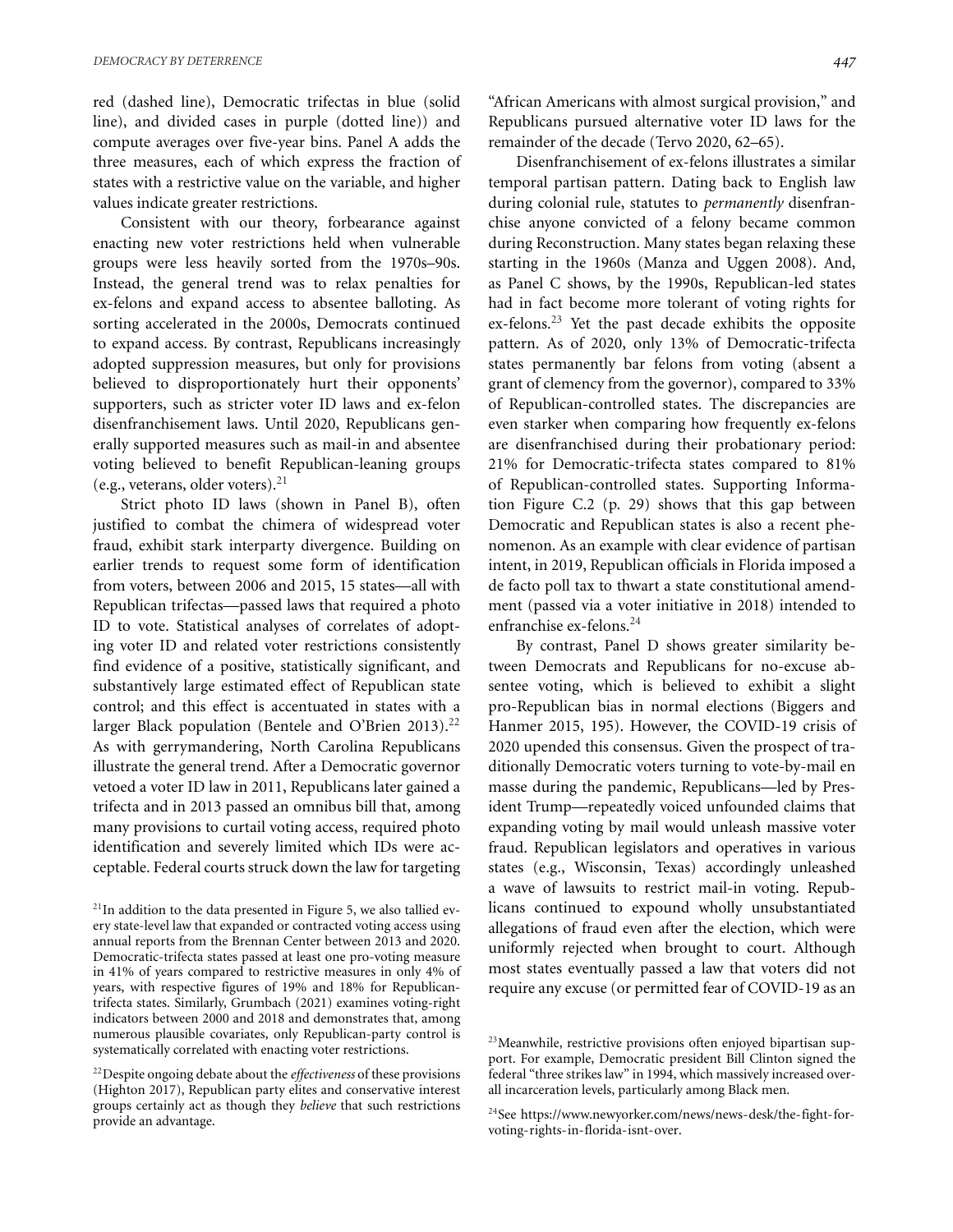excuse) to vote by mail in the 2020 election, the six exceptions were Republican controlled.<sup>25</sup> Between January and May 2021, 14 states (all with either a Republican trifecta or a veto-proof legislative majority) passed bills to restrict voting access, including twelve states that targeted vote by mail.<sup>26</sup>

## **Discussion**

Even in democracies, politicians can exploit constitutional loopholes to gain undemocratic electoral advantages. When do political leaders uphold norms of mutual forbearance, rather than maximally exploit such opportunities? Our answer is that informal norms and formal constitutional rules are fundamentally intertwined via a logic of deterrence. Party elites can be deterred from pressing all legally viable opportunities for tilting the electoral playing field if the other party can credibly threaten to retaliate in kind. Constitutions and supporting judicial interpretations determine how far each party can legally push the rules to their advantage. Formal rules create reversion points if mutual forbearance breaks down, which occurs when one party gains asymmetric legal leeway to tilt the electoral rules in their favor.

This core mechanism helps to make sense of many basic asymmetries between the contemporary Republican and Democratic parties, including their divergent approaches to gerrymandering and voting rights. As urban and minority voters have increasingly sorted into the Democratic party, the Republican party has effectively been able to exploit legal strategies for self-entrenchment at the state level. By contrast, the Democratic party has increasingly focused—albeit largely unsuccessfully thus far—on using federal institutions to limit gerrymandering and expanding voter access. Although we certainly do not rule out a role for differential values and moral commitments driving party leaders, our model underscores that such "soft" motivations are not necessary for understanding either party's behavior. A push for democracy-enhancing reforms in the face of attempts to erode democracy is entirely compatible with parties acting purely in their own electoral interests.

Our framework can be expanded in several directions. Although our baseline model treats partisan sorting as an exogenous parameter, clearly politicians often make deliberate choices that push different groups of voters into each party. For example, the Democratic Party gained increased support from urban liberals and Blacks as part of the New Deal coalition decades before the national party adopted a strong civil rights platform, given their fear of losing their southern bloc (Schickler 2016). And since the 1960s, Republicans have consistently sought to make racial and cultural appeals to rural white voters whereas Democrats often speak of the need to deepen the Civil Rights movement (Hacker and Pierson 2020). In Supporting Information Appendix B.3 (pp. 18–20), we explore such strategic sorting by incorporating into our model the incumbent party's choice over whether to emphasize economic or cultural issues in their campaign platforms and legislation. We show how asymmetric legal opportunities can further amplify incentives to choose a polarizing platform that captures legally privileged voters. Thus, although fully capturing these dynamics demands further exploration, this helps pinpoint how the underlying institutional structure can itself contribute to partisan polarization.

Our model also invites several empirical applications beyond gerrymandering and voter suppression. Consider recent attempts by Republicans to strip incoming Democratic governors of their power. Our model highlights the incentives that arise from the interaction of permissive legal bounds (given unsettled boundaries regarding separation of powers at the state level) and extreme partisan sorting. In this case, the nonurban concentration of Republican voters advantages Republicans in state legislative elections (given single-member seats) relative to at-large gubernatorial races. Consequently, Republicans benefit in both the long and short run from reducing the power of the governor relative to state legislatures (see Supporting Information Appendix C.3, p. 30). With respect to state expansion, the asymmetric advantage cuts the other way. Because the two most viable potential states (Washington, DC and Puerto Rico) lean Democrat, and because any opportunities for Republican retaliation by expansion elsewhere are limited, granting statehood has naturally risen to the top of the Democrats' agenda (see Supporting Information Appendix C.4, pp. 31–32).

Yet as discussions over reforming the Senate filibuster highlight, partisan implications are not always clear-cut. In 2013, Democrats unilaterally eliminated the filibuster for federal court appointments below the Supreme Court level; in 2017, Republicans unilaterally removed the Supreme Court provision; and many elected Democrats support eliminating the legislative filibuster entirely as of 2021. On the one hand, and in accordance with our theory, Democrats understand that a malapportioned and Republican-tilted Senate

<sup>25</sup>See [https://www.ncsl.org/research/elections-and-campaigns/](https://www.ncsl.org/research/elections-and-campaigns/absentee-and-mail-voting-policies-in-effect-for-the-2020-election.aspx) [absentee-and-mail-voting-policies-in-effect-for-the-2020](https://www.ncsl.org/research/elections-and-campaigns/absentee-and-mail-voting-policies-in-effect-for-the-2020-election.aspx) [election.aspx.](https://www.ncsl.org/research/elections-and-campaigns/absentee-and-mail-voting-policies-in-effect-for-the-2020-election.aspx)

<sup>26</sup>See [https://www.brennancenter.org/our-work/research-reports/](https://www.brennancenter.org/our-work/research-reports/voting-laws-roundup-may-2021) [voting-laws-roundup-may-2021.](https://www.brennancenter.org/our-work/research-reports/voting-laws-roundup-may-2021)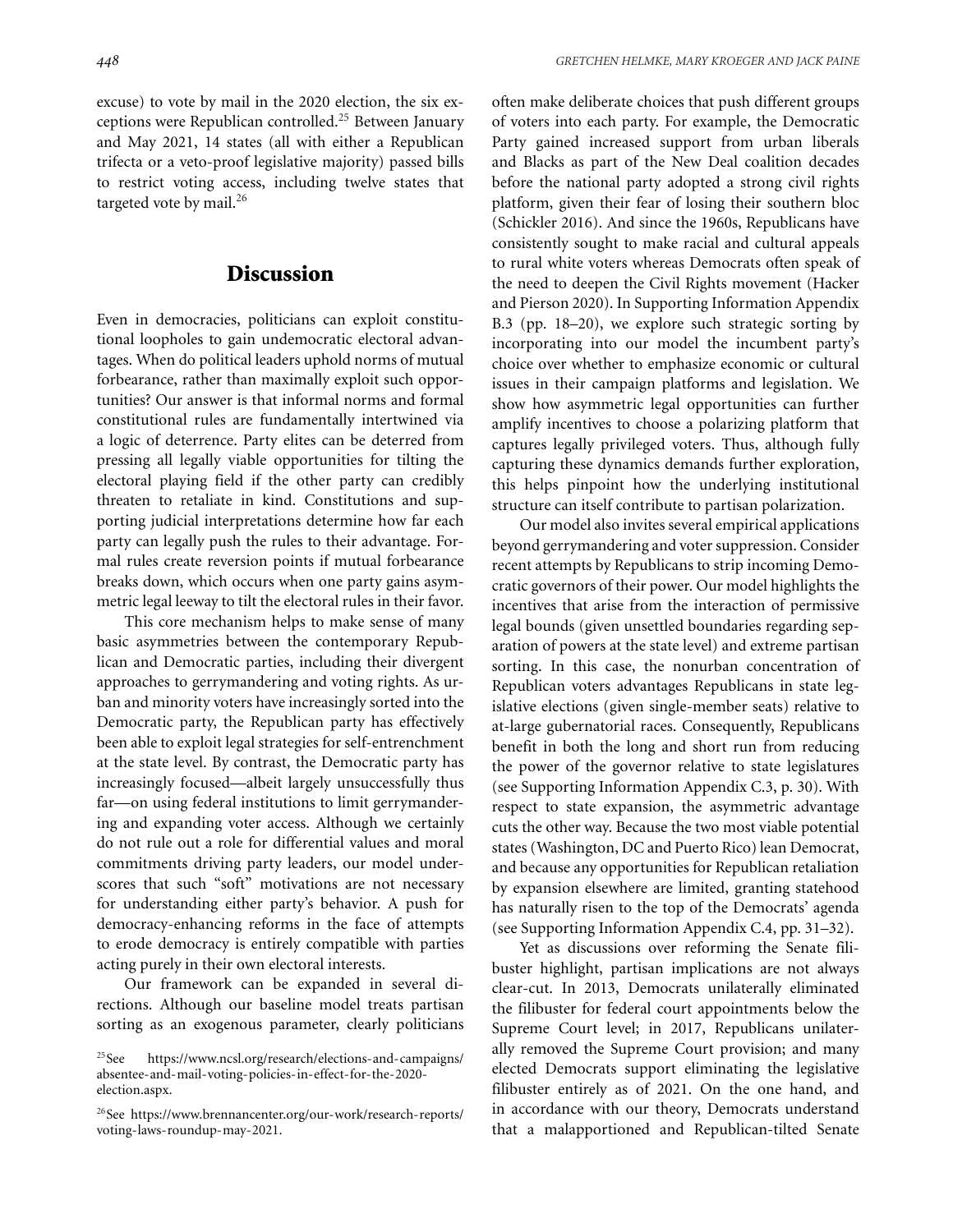means that eliminating the filibuster could ultimately come to benefit Republicans more than Democrats. On the other hand, as of this writing, Democrats are also keenly aware that the costs of not passing key pieces of legislation, including bills such as the For the People Act and the John Lewis Voting Rights Advancement Act, likely outweigh the risks of future retaliation. They also understand that a heavily right-skewed Supreme Court can stifle their legislative priorities, breeding suggestions of adding justices or other court reforms that would, they hope, shift the legal bounds in their favor. Modeling how such trade-offs across multiple institutional arenas affect party elites' calculus constitutes an obvious frontier for further enriching our deterrence framework.

## **References**

- Acemoglu, Daron, and James A. Robinson. 2006. *Economic Origins of Dictatorship and Democracy*. Cambridge: Cambridge University Press.
- Ackerman, Bruce. 1991. *We the People, Volume 1: Foundations*. Cambridge, MA: Harvard University Press.
- Albertus, Michael, and Victor Menaldo. 2018. *Authoritarianism and the Elite Origins of Democracy*. Cambridge: Cambridge University Press.
- Alesina, Alberto. 1988. "Credibility and Policy Convergence in a Two-Party System with Rational Voters." *American Economic Review* 78(4): 796–805.
- Ansolabehere, Stephen, and James M. Snyder. 2008. *The End of Inequality: One Person, One Vote, and the Transformation of American Politics*. New York: WW Norton.
- Aviram, Hadar, Allyson Bragg, and Chelsea Lewis. 2017. "Felon Disenfranchisement." *Annual Review of Law and Social Science* 13: 295–311.
- Barreto, Matt A., Stephen Nuño, Gabriel R. Sanchez, and Hannah L. Walker. 2019. "The Racial Implications of Voter Identification Laws in America." *American Politics Research* 47(2): 238–49.
- Bateman, David A. 2018. *Disenfranchising Democracy: Constructing the Electorate in the United States, the United Kingdom, and France*. Cambridge: Cambridge University Press.
- Bentele, Keith G., and Erin E. O'Brien. 2013. "Jim Crow 2.0? Why States Consider and Adopt Restrictive Voter Access Policies." *Perspectives on Politics* 11(4): 1088–116.
- Bidner, Chris, Patrick Francois, and Francesco Trebbi. 2014. "A Theory of Minimalist Democracy." [https://www.nber.org/](https://www.nber.org/papers/w20552) [papers/w20552.](https://www.nber.org/papers/w20552)
- Biggers, Daniel R., and Michael J. Hanmer. 2015. "Who Makes Voting Convenient? Explaining the Adoption of Early and No-Excuse Absentee Voting in the American States." *State Politics & Policy Quarterly* 15(2): 192–210.
- Bonica, Adam, and Maya Sen. 2020. *The Judicial Tug of War: How Lawyers, Politicians, and Ideological Incentives Shape*

*the American Judiciary*. Cambridge: Cambridge University Press.

- Buisseret, Peter, and Richard Van Weelden. 2020. "Crashing the Party? Elites, Outsiders, and Elections." *American Journal of Political Science* 64(2): 356–70.
- Carey, John M., Gretchen Helmke, Brendan Nyhan, Mitchell Sanders, and Susan Stokes. 2019. "Searching for Bright Lines in the Trump Presidency." *Perspectives on Politics* 17(3): 699–718.
- Clark, Tom S. 2010. *The Limits of Judicial Independence*. Cambridge: Cambridge University Press.
- Clayton Katherine, Nicholas T. Davis, Brendan Nyhan, Ethan Porter, Timothy J. Ryan, and Thomas J. Wood. 2021. "Elite Rhetoric Can Undermine Democratic Norms." *Proceedings of the National Academy of Sciences* 118(23): e2024125118.
- Dahl, Robert A. 2003. *How Democratic is the American Constitution?* New Haven, CT: Yale University Press.
- De Figueiredo, Rui. 2002. "Electoral Competition, Political Uncertainty, and Policy Insulation." *American Political Science Review* 96(2): 321–33.
- Dixit, Avinash, Gene M. Grossman, and Faruk Gul. 2000. "The Dynamics of Political Compromise." *Journal of Political Economy* 108(3): 531–68.
- Drutman, Lee. 2020. *Breaking the Two-Party Doom Loop*. Oxford: Oxford University Press.
- Fishkin, Joseph, and David E. Pozen. 2018. "Asymmetric Constitutional Hardball." *Columbia Law Review* 118(3): 915–82.
- Fox, Justin. 2006. "Legislative Cooperation among Impatient Legislators." *Journal of Theoretical Politics* 18(1): 68–97.
- Ginsburg, Tom, and Aziz Z Huq. 2018. *How to Save a Constitutional Democracy*. Chicago, IL: University of Chicago Press.
- Graham, Matthew H., and Milan W. Svolik. 2020. "Democracy in America? Partisanship, Polarization, and the Robustness of Support for Democracy in the United States." *American Political Science Review* 114(2): 392–409.
- Grillo, Edoardo, and Carlo Prato. 2020. "Reference Points and Democratic Backsliding." *American Journal of Political Science*, forthcoming.
- Grumbach, Jacob M. 2021. "Laboratories of Democratic Backsliding." [https://sites.google.com/view/jakegrumbach/](https://sites.google.com/view/jakegrumbach/working-papers?authuser=0) [working-papers?authuser=0.](https://sites.google.com/view/jakegrumbach/working-papers?authuser=0)
- Hacker, Jacob S., and Paul Pierson. 2020. *Let Them Eat Tweets: How the Right Rules in an Age of Extreme Inequality*. New York: Liveright.
- Hasen, Richard L. 2020. *Election Meltdown-Dirty Tricks, Distrust, and the Threat to American Democracy*. New Haven, CT: Yale University Press.
- Herron, Michael C., and Daniel A. Smith. 2012. "Souls to the Polls: Early Voting in Florida in the Shadow of House Bill 1355." *Election Law Journal* 11(3): 331–47.
- Hertel-Fernandez, Alex. 2019. *State Capture: How Conservative Activists, Big Businesses, and Wealthy Donors Reshaped the American States—and the Nation*. Oxford: Oxford University Press.
- Highton, Benjamin. 2017. "Voter Identification Laws and Turnout in the United States." *Annual Review of Political Science* 20: 149–67.